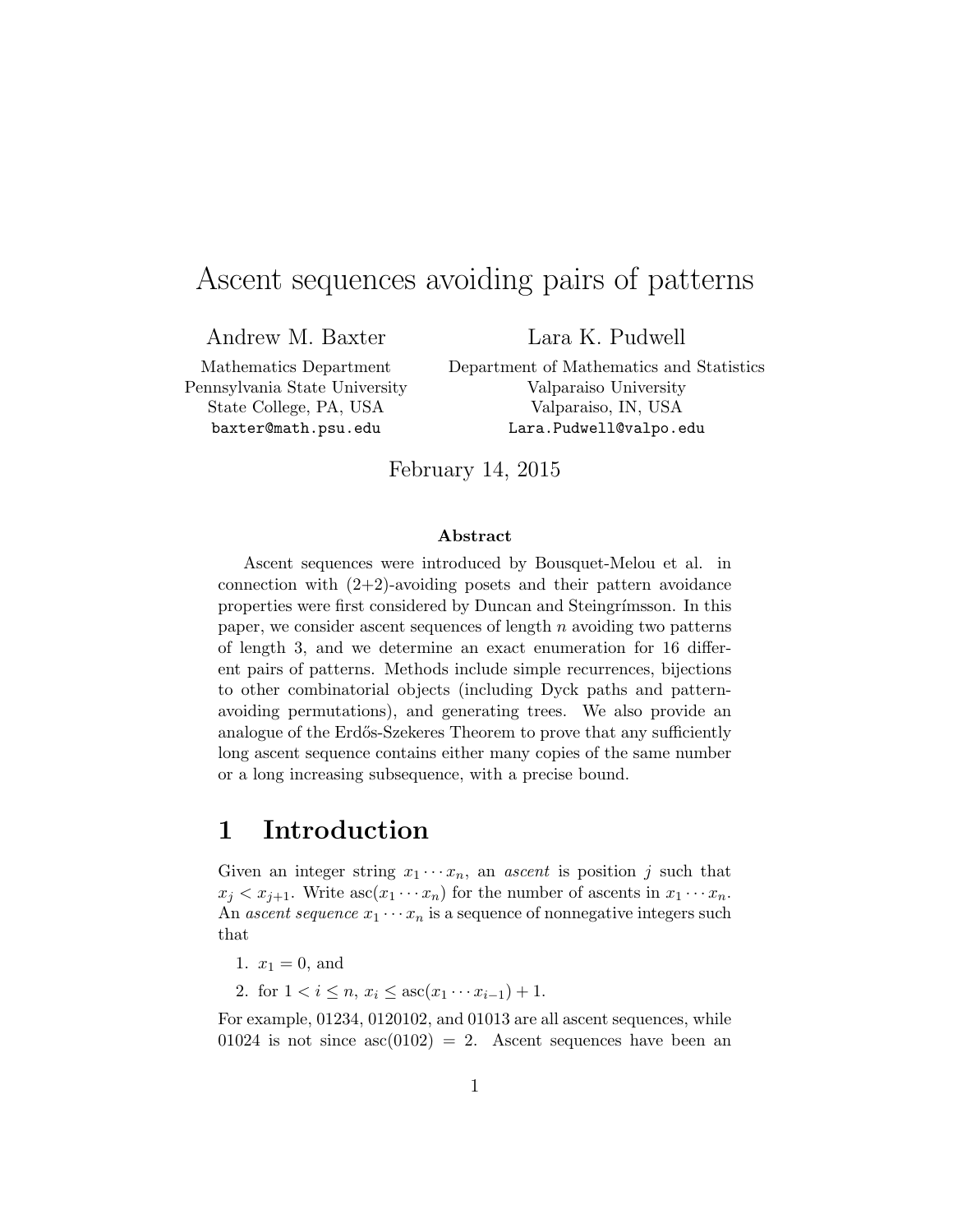increasingly frequent topic of study since Bousquet-Mélou, Claesson, Dukes, and Kitaev related them to  $(2+2)$ -free posets and enumerated the total number of ascent sequences [\[3\]](#page-27-0). Since then, various authors have connected ascent sequences to a number of other combinatorial objects [\[7,](#page-27-1) [8,](#page-27-2) [9,](#page-27-3) [13\]](#page-27-4); also see [\[12,](#page-27-5) Section 3.2.2] for additional references. The number of ascent sequences of length  $n$  is given by the Fishburn numbers, Online Encyclopedia of Integer Sequences (OEIS) sequence A022493.

Given a string of integers  $x = x_1 \cdots x_n$ , the *reduction* of x, denoted  $red(x)$  is the string obtained by replacing the *i*th smallest digits of x with  $i - 1$ . For example, red(273772) = 021220. A pattern is merely a reduced string. We say that  $x = x_1 \cdots x_n$  contains  $p = p_1 \cdots p_k$  if there exists a subsequence of  $x$  order-isomorphic to  $p$ , i.e., there exist indices  $1 \leq i_1 < i_2 < \cdots < i_k \leq n$  such that  $\text{red}(x_{i_1}x_{i_2}\cdots x_{i_k}) = p$ . This is analogous to the classical definition of patterns for permutations, but here patterns may contain repeated digits, and patterns are normalized so that their smallest digit is 0 rather than 1. We write  $\mathcal{A}(n)$  for the set of ascent sequences of length n and  $\mathcal{A}_B(n)$  for the set of ascent sequences of length  $n$  avoiding all patterns in list  $B$ . Also, we let  $a_B(n) = |A_B(n)|$ .

Pattern avoidance in ascent sequence was first studied by Dun-can and Steingrímsson [\[10\]](#page-27-6). Their main results are given in Table [1.](#page-2-0) Duncan and Steingr´ımsson also conjectured relationships between sequences avoiding 201, 210, 0123, 0021, or 1012 and other entries in the Online Encyclopedia of Integer Sequences [\[18\]](#page-28-0). They provide the number of sequences avoiding 000, 100, 110, 120, or 201 of length at most 14, but without closed formula or conjecturally related objects.

Mansour and Shattuck [\[16\]](#page-28-1) later computed the number of sequences avoiding 1012 or 0123 and showed that certain statistics on 0012 avoiding ascent sequences are equidistributed with other statistics on the set of 132-avoiding permutations. They also considered 210 avoiding ascent sequences, and while they did not enumerate such sequences, they determined additional combinatorial structure. Chen, Dai, Dokos, Dwyer, and Sagan [\[6\]](#page-27-7) proved Duncan's and Steingrímsson's conjecture that the ascent statistic and the right-to-left minima statistic are each equidistibuted over 021-avoiding ascent sequences and 132-avoiding permutations. A recent result of Callan [\[4\]](#page-27-8) provides a bijection between 021-avoiding ascent sequences and Dyck paths which preserves several interesting statistics. Callan, Mansour, and Shattuck also identified the complete equivalence class of pairs of length-4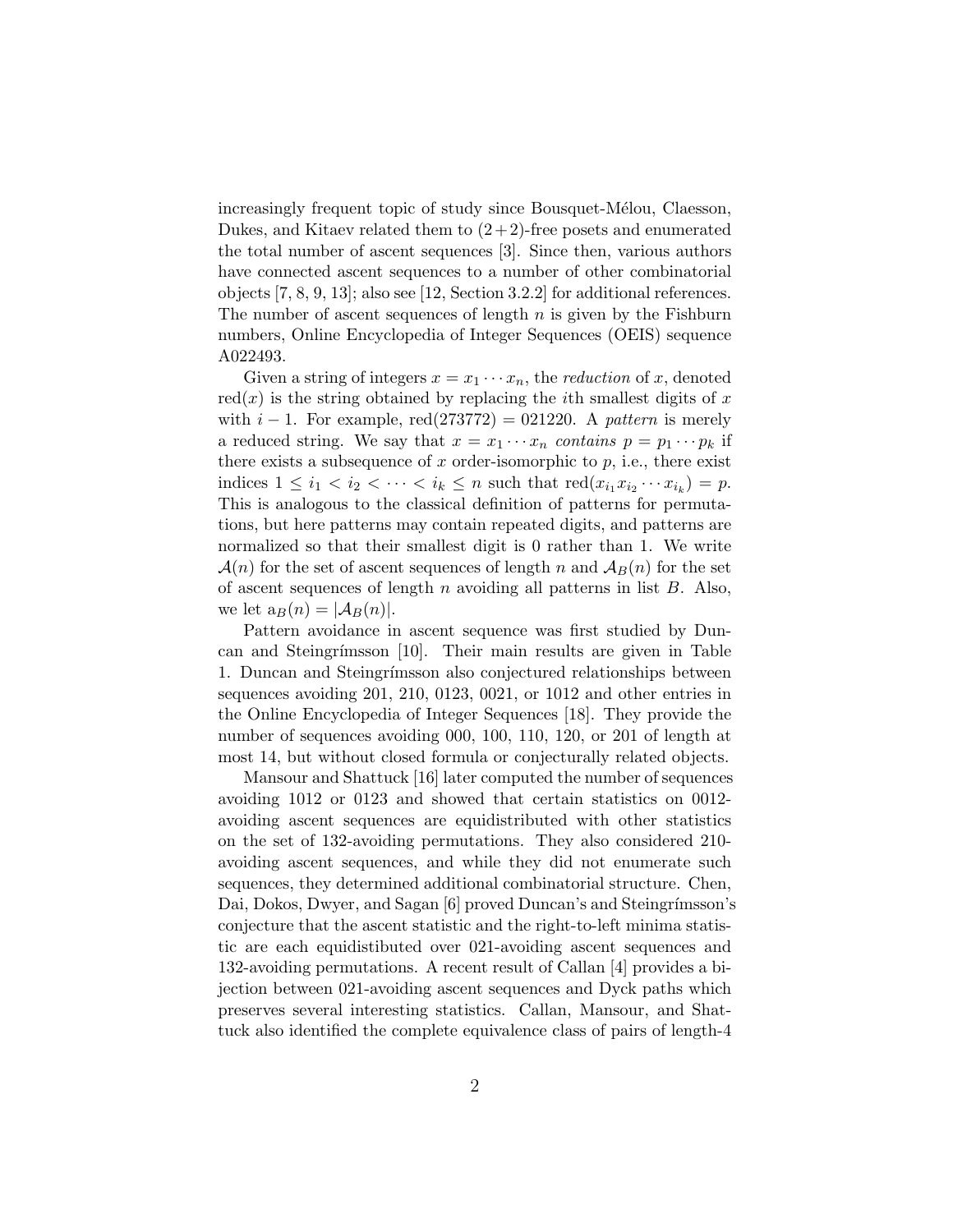| Pattern $\sigma$ | $\{a_{\sigma}(n)\}_{n\geq 1}$  | <b>OEIS</b> | Formula                      |  |
|------------------|--------------------------------|-------------|------------------------------|--|
| 001              |                                |             |                              |  |
| 010              | $1, 2, 4, 8, 16, 32, \ldots$   | A000079     | $2^{n-1}$                    |  |
| 011              |                                |             |                              |  |
| 012              |                                |             |                              |  |
| 102              |                                |             |                              |  |
| 0102             | $1, 2, 5, 14, 41, 122, \ldots$ | A007051     | $(3^{n-1}+1)/2$              |  |
| 0112             |                                |             |                              |  |
| 101              |                                |             |                              |  |
| 021              | $1, 2, 5, 14, 42, 132, \ldots$ | A000108     | $\frac{1}{n+1}\binom{2n}{n}$ |  |
| 0101             |                                |             |                              |  |

<span id="page-2-0"></span>Table 1: Initial results for pattern-avoiding ascent sequences

patterns such that  $a_{\sigma,\tau}(n)$  is given by the Catalan numbers in [\[5\]](#page-27-9).

We will commonly make use of the following lemma of Duncan and Steingrímsson [\[10\]](#page-27-6). A word  $x_1 \cdots x_n$  of nonnegative integers is called a restricted growth function, or RGF, if the first appearance of  $k$  must be proceeded by a  $k-1$  for each  $k \geq 1$  (and it is quickly seen k must be preceded by each of  $0, 1, 2, \ldots, k - 1$ .

<span id="page-2-1"></span>**Lemma 1** ([\[10,](#page-27-6) Lemma 2.4]). Let p be a pattern. Then  $\mathcal{A}_p(n)$  consists solely of RGFs if and only if p is a subpattern of 01012.

In this paper, we extend the work on pattern avoiding-ascent sequences by considering ascent sequences that avoid a pair of patterns of length 3 simultaneously. There are 13 patterns of length 3 (000, 001, 010, 100, 011, 101, 110, and the six permutations), and thus there are 78 pairs of patterns. Computation shows that these pairs produce at least 35 different avoidance sequences, 19 of which are new to OEIS. Table [2](#page-3-0) highlights a representative pattern set for each of the 16 sequences already found (as of August 2013) in OEIS for other reasons. We will use the following notation for common sequences:  $F_n$  is the nth Fibonacci number (with the convention  $F_0 = 0, F_1 = 1$ ),  $M_n$  is the *n*th Motzkin number, and  $C_n$  is the *n*th Catalan number. In the Table [2](#page-3-0) we connect the appropriate ascent sequences to the formula or combinatorial object referenced in OEIS.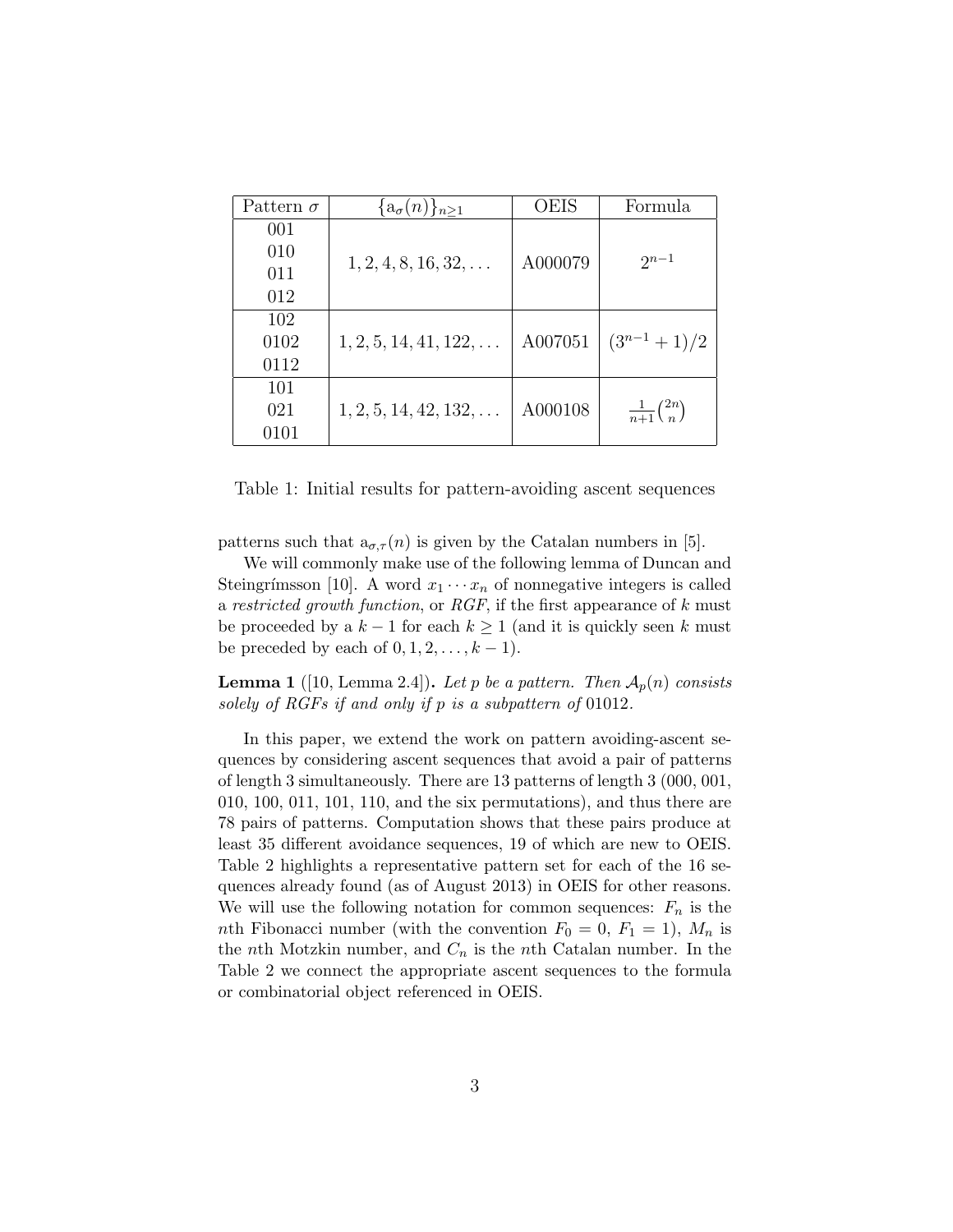| Patterns B | $\{a_B(n)\}_{n>1}$                  | <b>OEIS</b> | Formula                                          | Result  |
|------------|-------------------------------------|-------------|--------------------------------------------------|---------|
| 010,021    | $1, 2, 4, 8, 16, 32, 64, \ldots$    | A000079     | $2^{n-1}$                                        | Prop 1  |
| 101,201    | $1, 2, 5, 14, 42, 132, 429, \ldots$ | A000108     | $C_n$                                            | Prop 2  |
| 101,210    | $1, 2, 5, 14, 41, 122, 365, \ldots$ | A007051     | $\sqrt{(3^{n-1}+1)}/2$                           | Prop 3  |
| 000,012    | $1, 2, 3, 3, 0, 0, 0, \ldots$       | trivial     |                                                  | Prop 4  |
| 000,011    | $1, 2, 3, 4, 5, 6, 7, \ldots$       | A000027     | $\,n$                                            | Prop 5  |
| 000,001    | $1, 2, 3, 5, 8, 13, 21, \ldots$     | A000045     | $F_{n+1}$                                        | Prop 6  |
| 011,100    | $1, 2, 4, 7, 11, 16, 22, \ldots$    | A000124     | $\frac{n(n-1)}{2+1}$                             | Prop 7  |
| 001,100    | $1, 2, 4, 7, 12, 20, 33, \ldots$    | A000071     | $F_{n+2} - 1$                                    | Prop 8  |
| 001,210    | $1, 2, 4, 8, 15, 26, 42, \ldots$    | A000125     | $\binom{n}{3}+n$                                 | Prop 9  |
| 000,101    | $1, 2, 4, 9, 21, 51, 127, \ldots$   | A001006     | $M_n$                                            | Prop 10 |
| 100,101    | $1, 2, 5, 13, 35, 97, 275, \ldots$  | A025242     |                                                  | Prop 11 |
| 021,102    | $1, 2, 5, 13, 32, 74, 163, \ldots$  | A116702     | $\overline{3\cdot 2^{n-1}-\binom{n+1}{2}-1}$     | Prop 12 |
| 102,120    | $1, 2, 5, 13, 33, 81, 193, \ldots$  | A005183     | $(n-1)2^{n-2}+1$                                 | Prop 13 |
| 101,120    | $1, 2, 5, 13, 33, 82, 202, \ldots$  | A116703     |                                                  | Prop 14 |
| 101,110    | $1, 2, 5, 13, 89, 233, 610, \ldots$ | A001519     | $F_{2n-1}$                                       | Prop 15 |
| 201,210    | $1, 2, 5, 15, 51, 188, 731, \ldots$ | A007317     | $n-1$<br>$\sum_{k} {n-1 \choose k} C_k$<br>$k=0$ | Prop 16 |

<span id="page-3-0"></span>Table 2: Ascent sequences avoiding a pair of patterns of length 3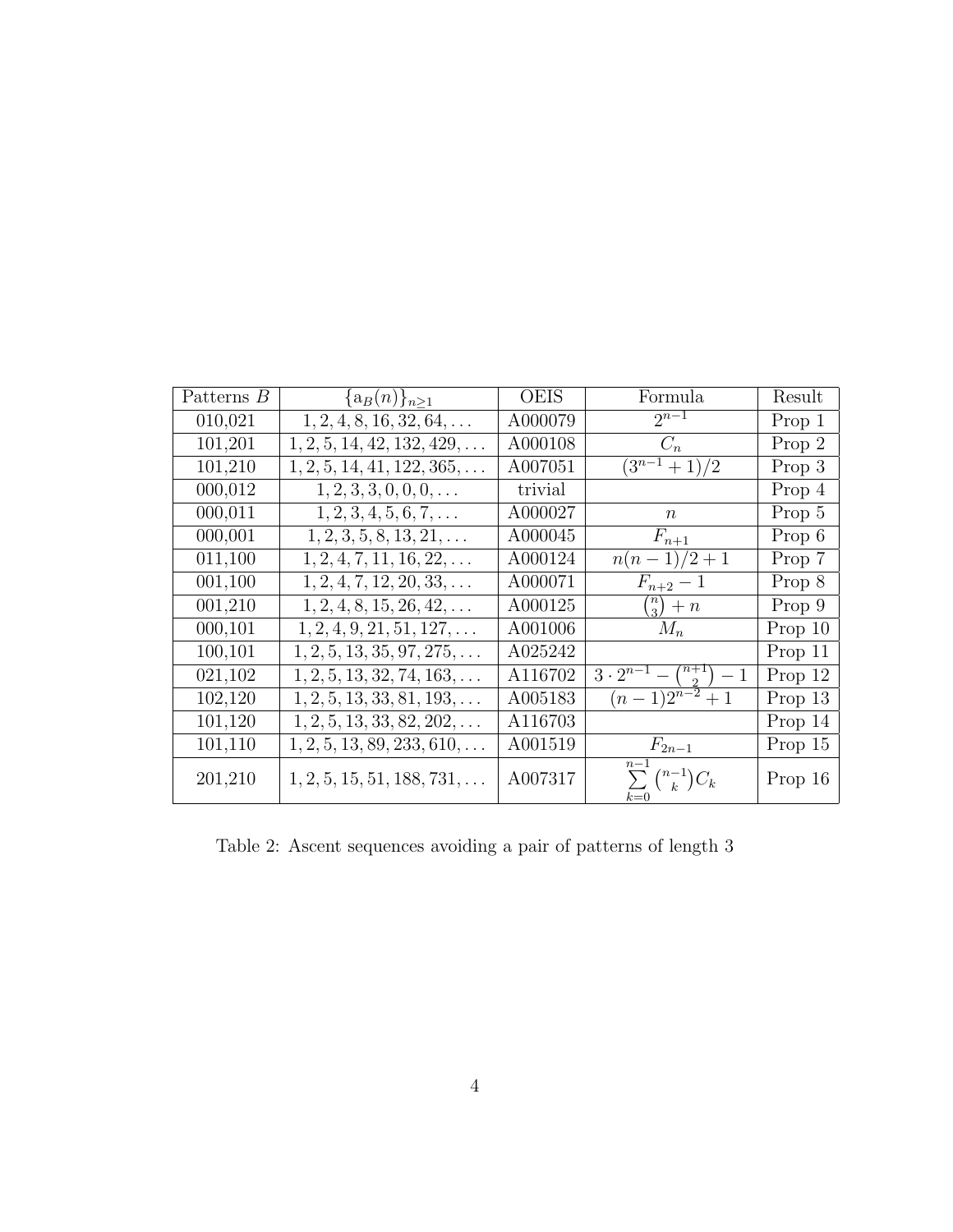## 2 Proofs by elementary methods

First we make an observation: in the class of pattern-avoiding permutations, avoiding one pattern of length 3 always produces a different sequence than avoiding two patterns of length 3. (In particular, the number of length 3 permutations avoiding a single pattern is 5, while the number of length 3 permutations avoiding a pair of patterns of length 3 is 4.) With ascent sequences this is no longer the case, as we see in the following two propositions.

<span id="page-4-0"></span>**Proposition 1.**  $a_{010,021}(n) = 2^{n-1}$ 

*Proof.* Duncan and Steingrímsson prove that  $\mathcal{A}_{010}(n) = \mathcal{A}_{10}(n)$ , since both restrictions force the ascent sequences to be weakly increasing. Clearly  $\mathcal{A}_{p,q}(n) = \mathcal{A}_p(n)$  for any n if p is contained in q, and since 10 is contained in 021 the result follows from Duncan and Steingrímsson's result that  $|A_{010}(n)| = 2^{n-1}$ .  $\Box$ 

As remarked in the proof, we have the following generalization:

**Corollary 1.** If p is a pattern containing 10, then  $\mathcal{A}_{010,p}(n) = \mathcal{A}_{010}(n)$ .

Pattern-avoiding ascent sequences exhibit a broader phenomenon of superfluous restrictions, that is, patterns p and q such that  $\mathcal{A}_{p,q}(n) =$  $\mathcal{A}_p(n)$  even when p is not contained in q. We now consider a few more examples of such superfluous restrictions.

### <span id="page-4-1"></span>**Proposition 2.**  $a_{101,201}(n) = C_n$

*Proof.* We claim that if x avoids 101 then x also avoids 201. By Lemma 2.4 of [\[10\]](#page-27-6), the 101-avoiding ascent sequences are restricted growth functions (or RGFs), meaning that that the first appearance of k must be proceeded by each of  $0, 1, 2, \ldots, k-2$ , and  $k-1$ . Suppose x contains a 201 pattern with letters cab for  $a < b < c$ . The RGF restriction implies the c must be preceded by a  $b$ , and so we see  $x = w_1 b w_2 c w_3 a w_4 b w_5$  for intervening words  $w_i$  and so contains 101 by the bab. Thus we see that the 201 is a superfluous restriction when paired with 101, and so we may apply Duncan and Steingrímsson's result that  $|\mathcal{A}_{101}(n)| = C_n$ .  $\Box$ 

Similar reasoning yields following generalization:

**Corollary 2.** We have  $A_{101,q}(n) = A_{101}(n)$  for any pattern q containing 201.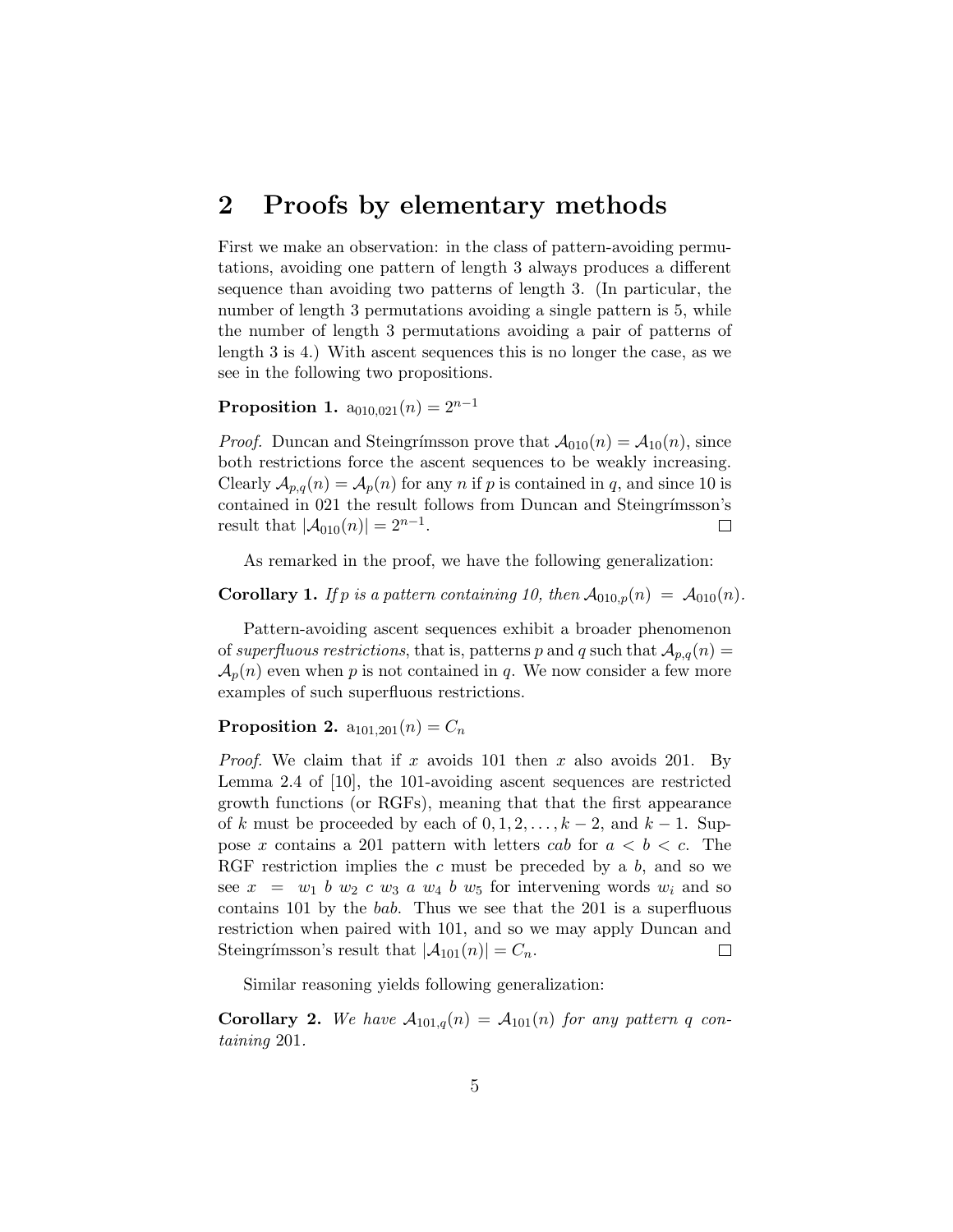We next move to another unusual phenomenon where  $|\mathcal{A}_{p,q}(n)| =$  $|\mathcal{A}_r(n)|$  for three patterns p, q, and r all of the same length. Theorem 2.8 of [\[10\]](#page-27-6) states that  $a_{102} = (3^{n-1} + 1)/2$ . The same enumeration sequence appears for ascent sequences avoiding a pair of patterns in a less obvious way than superfluous restrictions, as the following theorem shows.

#### <span id="page-5-0"></span>Proposition 3.  $a_{101,210}(n) = \frac{3^{n-1}+1}{2}$ 2

*Proof.* Lemma 2.7 of [\[10\]](#page-27-6) proves that there are  $\frac{3^{n-1}+1}{2}$  $\frac{1}{2}$  ternary strings of length  $n-1$  with an even number of 2s, and Thereom 2.8 puts  $\mathcal{A}_{102}(n)$  in bijection with these strings. We now put members of  $\mathcal{A}_{101,210}(n)$  in bijection with the same ternary strings.

As mentioned in the proof of Proposition [2,](#page-4-1) an ascent sequences avoiding 101 must be an RGF. Therefore, we are considering a subset of the RGFs with additional restrictions:

- (i) If x avoids 101, and  $x_i < x_{i+1}$  then  $x_i < x_{i+1}$  for any  $j < i$ (since otherwise a 101 pattern appears). In other words, the second letter of an ascent must be the first time a letter with that value appears in  $x$ .
- (ii) If x is an RGF which avoids 101, then whenever  $x_i > x_{i+1}$  there must be some  $j < i$  such that  $x_j = x_{i+1}$ . Let  $j^*$  be the largest index less than i such that  $x_{j^*} = x_{i+1}$ . Then  $x_{j^*} < x_{j^*+1}$ , since otherwise  $x_{j^*} > x_{j^*+1}$  implies  $\text{red}(x_{j^*}x_{j^*+1}x_{i+1}) = 101$ and maximality of  $j^*$  implies  $x_{j^*} \neq x_{j^*+1}$ . If x also avoids 210, then we can further state  $x_{j^*+1} < x_i$  or else a 210 is formed by  $x_{j^*+1}x_ix_{i+1}.$
- (iii) If x avoids both 101 and 210 then we can comment on pairs of descents. Suppose  $x_i > x_{i+1}$  and  $x_j > x_{j+1}$  for  $i < j$ . Then  $x_{i+1} \leq x_{j+1}$  or else  $x_i x_{i+1} x_{j+1}$  forms a 210. Furthermore if  $x_{i^*}$ is the rightmost letter to the left of  $x_i$  which equals  $x_{i+1}$ , and  $x_{j^*}$  is the rightmost letter to the left of  $x_{j+1}$ , which equals  $x_{j+1}$ , then  $i^* < j^*$ . If  $x_{i+1} = x_{j+1}$  then  $j^* \geq i+1$ , and if  $x_{i+1} < x_{j+1}$ then having  $j^* < i^*$  would imply a 101 pattern by  $x_{j^*}x_{i^*}x_{j+1}$ .

Observations (i) and (ii) imply that for any pair of adjacent letters  $x_i x_{i+1}$  for  $x \in A_{101,210}(n)$  there are four possible behaviors:

- $(A)$   $x_i = x_{i+1}$
- (B)  $x_i > x_{i+1}$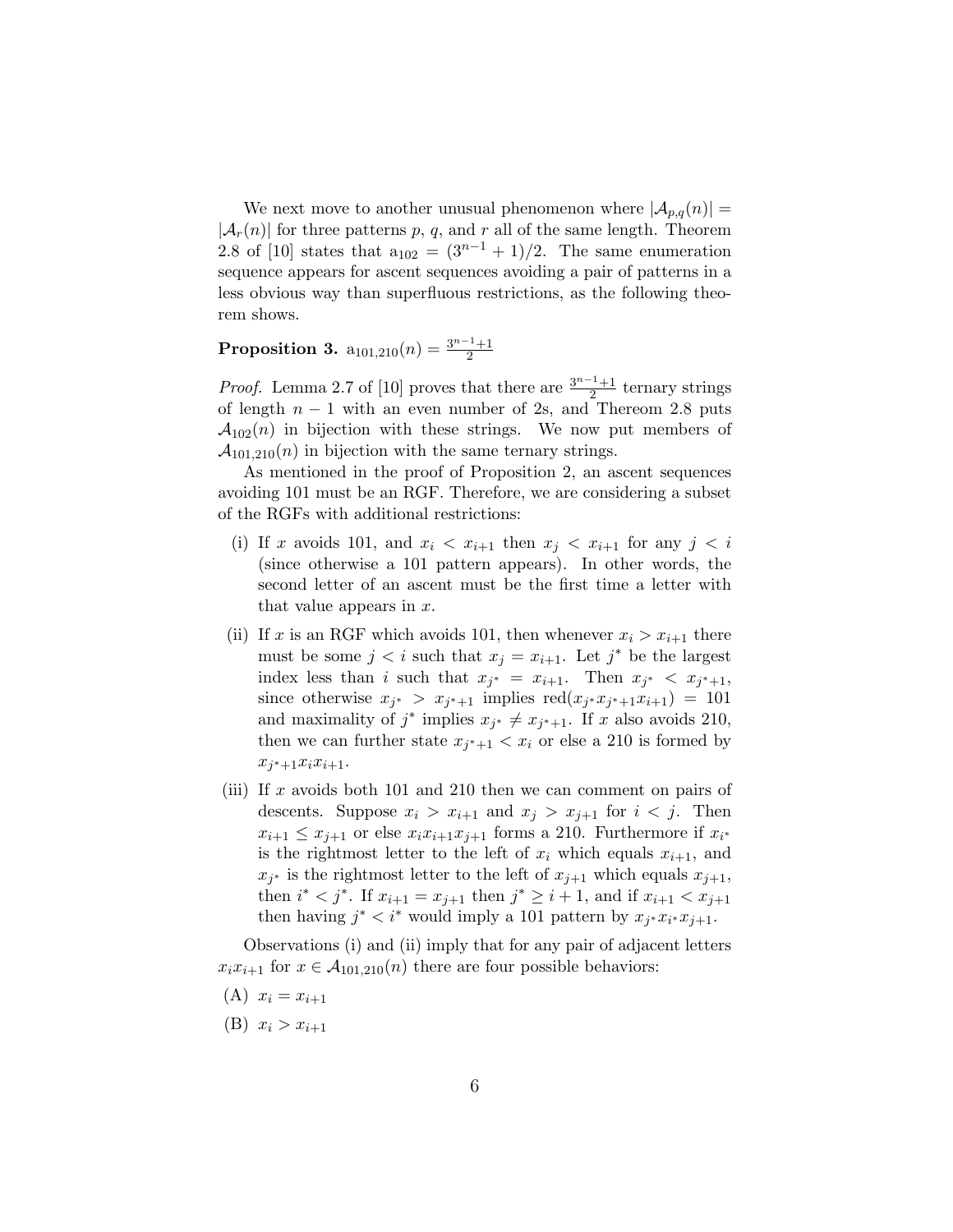- (C)  $x_i < x_{i+1}$  where  $x_i = d$  is the last occurrence of the value d in  $x_1 \cdots x_i$  before there is a descent of the form  $x_j d$ . In terms of observation (ii) above,  $x_i$  plays the role of  $x_{j^*}$  for some later descent.
- (D)  $x_i < x_{i+1}$  where  $x_i = d$  is not the last occurrence of the value d in  $x_1 \cdots x_i$  before there is a descent of the form  $x_i d$

These behaviors imply an encoding of any ascent sequence by a word in  $w \in \{A, B, C, D\}^{n-1}$ , where  $w_i$  takes the value corresponding to the behavior of  $a_i$  as listed above. Observation (ii) above implies that each descent is preceded by an ascent and so behaviors (B) and (C) appear equally often with the first instance of  $(C)$  preceding the first  $(B)$ . The second half of observation (iii) above implies that the instances of (C) and (B) will in fact alternate, with each (C) followed by a (B) before another (C) occurs. Therefore any  $x \in A_{101,210}(n)$  is encoded as a word in  $\{A, B, C, D\}^{n-1}$  where C and B alternate with C appearing first. We will call such words CB-alternating.

There is an obvious bijection between CB-alternating words and ternary strings of the same length with an even number of 2's under the mapping  $A \mapsto 0$ ,  $B \mapsto 2$ ,  $C \mapsto 2$ , and  $D \mapsto 1$ . Therefore it remains to show that the encoding of ascent sequences by CB-alternating words is bijective when the domain is restricted to  $\mathcal{A}_{101,210}(n)$ , which we will do by constructing the inverse.

Let  $w_1 \ldots w_{n-1}$  be a CB-alternating word, and we will construct the corresponding  $x \in \mathcal{A}_{101,210}(n)$ . Let  $x_1 = 0$ , and for  $2 \leq i \leq n$ determine  $x_i$  as follows. If  $w_{i-1} = A$ , let  $x_i = x_{i-1}$ . If  $w_{i-1} = C$  or  $w_{i-1} = D$ , let  $x_i = \max(x_1, \ldots, x_{i-1}) + 1$ . If  $x_{i-1} = B$ , let  $x_i$  take the same value as  $x_j$  where  $w_j = C$  for the largest value of  $j < i$ .  $\Box$ 

To illustrate the map, the ascent sequence  $012131114 \in \mathcal{A}_{101,210}(9)$ corresponds to the word DCBCBAAD. Inversely, CAABDDCDB corresponds to the ascent sequence 0111023453.

We now consider a set of restrictions that ultimately leads to the all zeros sequence, producing an analogue of the Erdős-Szekeres theorem. We consider an all-zeros pattern  $0^a = 00 \dots 0$  and the strictly  $\overline{a}$ increasing pattern  $012 \cdots b$ . We begin with the pair of patterns of length 3.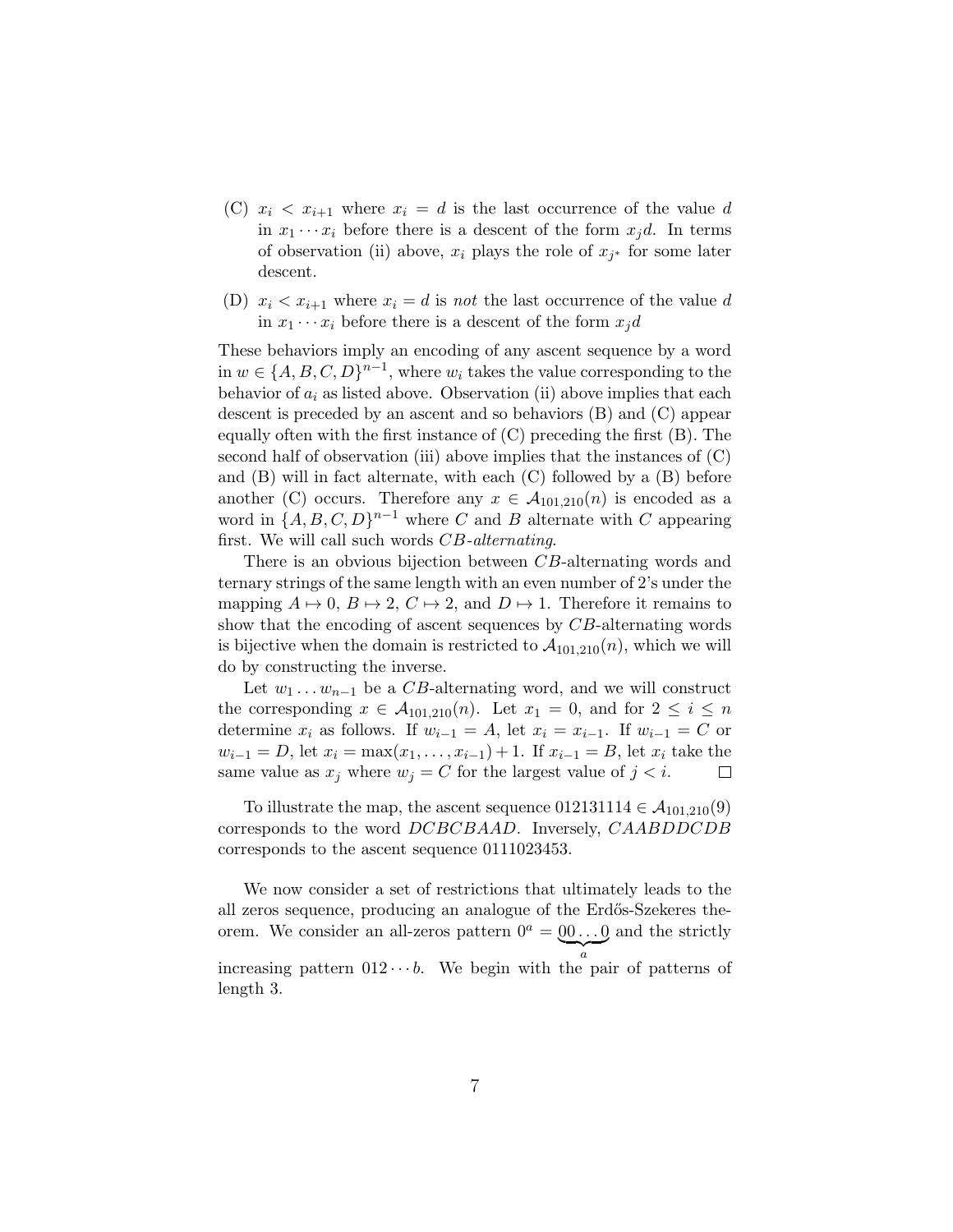<span id="page-7-0"></span>Proposition 4.  $a_{000,012}(n) =$  $\sqrt{ }$  $\int$  $\overline{\mathcal{L}}$ 1  $n = 1$ 2  $n = 2$ 3  $n = 3$  or  $n = 4$ 0  $n \geq 5$ 

Proof. All ascent sequences of length less than 3 avoid these two patterns, which gives the first two cases. It is easily checked that  $\mathcal{A}_{000,012}(3) = \{001, 010, 011\}$  and  $\mathcal{A}_{000,012}(4) = \{0010, 0101, 0110\},\$ which gives the third case.

Now, consider an arbitrary ascent sequence of length greater than 4. It is easily seen that any ascent sequence avoiding 012 cannot have any digit greater than or equal to 2, since the first ascent must be a literal 01. Any sequence with at least 5 digits consisting of only 0s and 1s either has three 0s or three 1s, which creates a 000 pattern in either case. Therefore no ascent sequence of length 5 or greater can avoid both 000 and 012.  $\Box$ 

A similar argument shows  $a_{0^a,012}(n) = 0$  for  $n \ge 2a - 1$ . Avoiding 012 restricts the ascent sequence to using only the digits 0 and 1, and avoiding  $0^a$  means that we can only use each of these at most  $a-1$ times. Hence we can have at most  $(a-1)(2) = 2a - 2$  letters in any ascent sequence avoiding  $0^a$  and 012. Thus we have proven the following corollary.

**Corollary 3.**  $A_{0^a,012}(n) = \emptyset$  for  $n \geq 2a - 1$ .

We can generalize further to see  $\mathcal{A}_{0^a,012\cdots b}(n)$  is also eventually empty. If x avoids  $0^a$  and  $012 \cdots b$  then the largest letter possible in x is  $(a-1)(b-2)+1$ : this largest letter could be preceded by at most  $b-1$  different smaller values, and using at most  $a-1$  copies each of these  $b-1$  smaller values could only generate at most  $(a-1)(b-2)$ ascents (as witnessed by repeating the increasing pattern  $a-1$  times). If every value in x appears  $a - 1$  times, and every value from 0 to the maximum  $(a-1)(b-2)+1$  appears, then there can be at most  $(a-1)((a-1)(b-2)+2)$  letters in x. Thus we arrive at the following corollary:

Corollary 4.  $A_{0^a,012\cdots b}(n) = \emptyset$  for  $n \ge (a-1)((a-1)(b-2)+2)+1$ .

Note that the above bound is tight. An ascent sequence (of maximal length) avoiding  $0^a$  and  $012 \cdots b$  is witnessed by:

$$
(012\cdots (b-2))^{a-1} ((a-1) \cdot (b-2)+1)^{a-1} ((a-1) \cdot (b-2))^{a-1} \cdots (b-1)^{a-1},
$$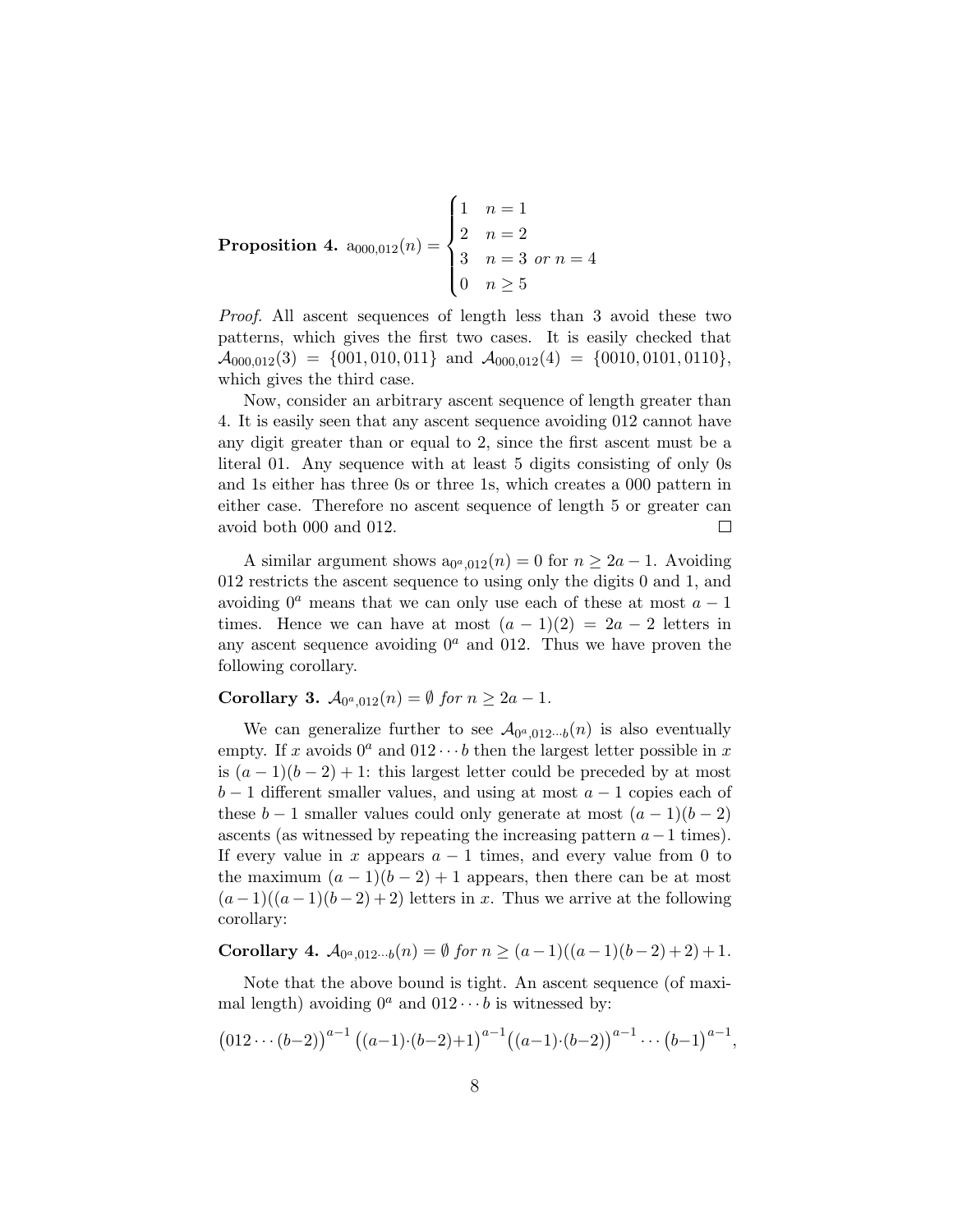where we use the shorthand of  $(w)^a$  to mean a copies of the word w.

In the rest of this section we give constructive or bijective explanation to why various combinatorial sequences arise when considering particular pattern-avoiding ascent sequences.

<span id="page-8-0"></span>**Proposition 5.**  $a_{000,011}(n) = n$  for  $n \ge 1$ .

*Proof.* Given  $a \in A_{000,011}(n)$ , one may always append asc $(a) + 1$  onto the end of a. Also, the monotone increasing sequence is always a member of  $\mathcal{A}_{000,011}(n)$  and one may also append 0 onto the end of it. These are precisely the  $n+1$  members of  $\mathcal{A}_{000,011}(n+1)$ .  $\Box$ 

<span id="page-8-1"></span>**Proposition 6.**  $a_{000,001}(n) = F_{n+1}$ 

This result also appears in [\[17\]](#page-28-2) as Proposition 2.1. We include a proof below for completeness. Mansour and Shattuck also show in Proposition 3.3 of [\[17\]](#page-28-2) that  $a_{000,010} = F_{n+1}$ , which follows from the fact that  $a_{000,10} = F_{n+1}$ .

*Proof.* Consider  $a \in A_{000,001}(n)$ . Because a avoids 000, there are either 1 or 2 copies of each digit that appears in a. Because a avoids 001, if there are two copies of k and k is not the largest digit, then one digit occurs before the largest digit, and one appears after. In fact, such sequences have the form  $a = 012 \cdots \ell(a_d)$ , where  $\ell$  is the largest digit, and  $a_d$  is all remaining digits in decreasing order.

By listing, we see that there is one such sequence of length 1, and there are two such sequences of length 2. The number of sequences one copy of the largest digit is given by  $a_{000,001}(n-1)$  and the number of sequences with two copies of the largest digit is given by  $a_{000,001}(n-\alpha)$ 2).  $\Box$ 

#### <span id="page-8-2"></span>**Proposition 7.**  $a_{011,100}(n) = {n \choose 2}$  $\binom{n}{2}+1$

*Proof.* Consider  $a \in \mathcal{A}_{011,100}(n)$ . Because a avoids 011, any nonzero letter of a appears exactly once. It immediately follows that the nonzero letters of a form a strictly increasing subsequence. Furthermore since a avoids 100, there can be at most one 0 following the first nonzero letter of a. Therefore a has one of the two following structures:

Case 1: 
$$
\underbrace{00...0}_{\ell}
$$
 123... $(n - \ell)$   
Case 2:  $\underbrace{00...0}_{\ell}$  123... $m 0 (m + 1) (m + 2) ... (n - \ell - 1)$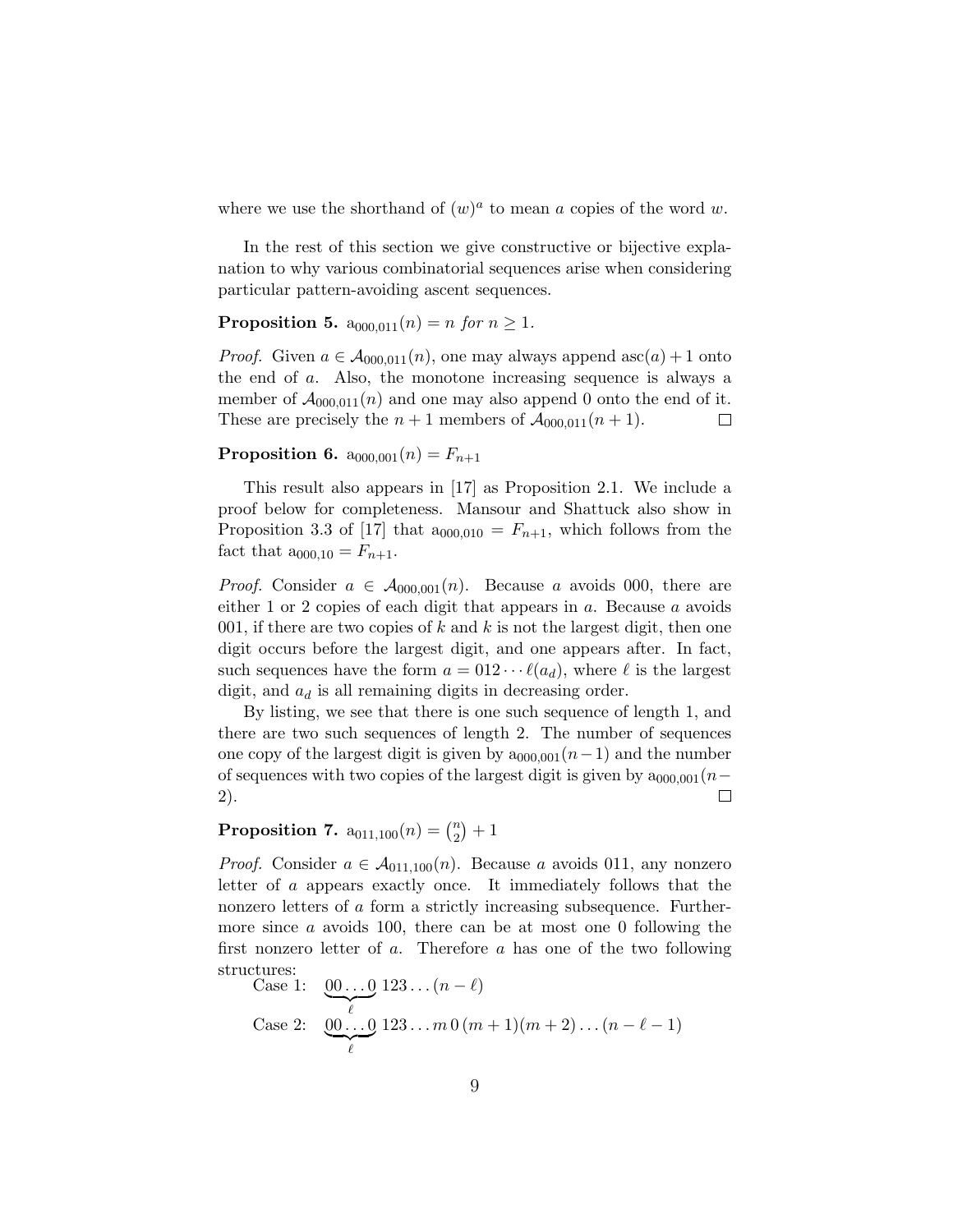There are clearly  $n$  sequences with the structure in Case 1, including the all-zeroes sequence. For Case 2,  $\ell$  and m range over the parameter space  $\ell \geq 1$ ,  $m \geq 1$ , and  $\ell + m + 1 < n$ . Note that this includes the sequences of the form  $0 \dots 0123 \dots (n-\ell-1) 0$ . It follows that there are  $1 + 2 + \cdots + (n-2) = \binom{n-1}{2}$  $\binom{-1}{2}$  such ascent sequences. Therefore there are  $n + \binom{n-1}{2}$  $\binom{-1}{2} = \binom{n}{2}$  $\binom{n}{2}+1$  ascent sequences in  $\mathcal{A}_{011,100}(n)$ .

Combinatorially the formula  $\binom{n}{2}$  $n_2$ <sup>n</sup> $+1$  can be described as follows. For the  $n$  slots for the letters of the sequence, we mark two of them. If the first slot is marked, then we write zeros until the second marked slot and then proceed with  $12...$  until we reach the end. This results in a sequence as described in Case 1. If the first slot is unmarked, then we write zeros from the first slot until the first marked slot, then switch to writing the strictly increasing sequence  $123...$  with the exception of the second marked slot which gets a 0. This method fails to create the all zeros sequence, which is the extra " $+1$ " of the formula.  $\Box$ 

### <span id="page-9-0"></span>Proposition 8.  $a_{001,100}(n) = F_{n+2} - 1$

*Proof.* Consider  $a \in A_{001,100}(n)$  and suppose i is the largest digit in a. For any digit  $d$  other than  $i$ , there are at most 2 copies of  $d$ : otherwise, there will either be two copies of  $d$  before the first  $i$ , or there will be two copies of  $d$  after the first  $i$ . Since there can be at most one copy of each other digit d before the first i, a must have the form  $01 \cdots i a_d$ , where  $a_d$  is a decreasing arrangement of the remaining digits.

Now, if there is one copy of largest digit, delete it to get a member of  $A_{001,100}(n-1)$  with one or two copies of new largest digit. If there are two copies of largest digit, delete both to get a member of  $\mathcal{A}_{001,100}(n-2)$  with one or two copies of new largest digit. If there are three to  $n - 1$  copies of largest digit, delete all 0s and reduce to get a member of  $A_{001,100}(n-1) \cup A_{001,100}(n-2)$  with 3 or more copies of the new largest digit. We have now related all but one member (the all zeros sequence) of  $\mathcal{A}_{001,100}(n)$  to a unique member of  $\mathcal{A}_{001,100}(n-1) \cup \mathcal{A}_{001,100}(n-2)$ , which shows that  $a_{001,100}(n)$  =  $A_{001,100}(n-1) + A_{001,100}(n-2) + 1$ , the same recurrence satisfied by  $F_{n+2}$  – 1. Upon verifying the base cases the proof is complete.  $\Box$ 

#### <span id="page-9-1"></span>**Proposition 9.**  $a_{001,210}(n) = {n \choose 3}$  $\binom{n}{3}+n$

Proof. Since 001 is contained in 01012, Lemma 2.4 of [\[10\]](#page-27-6) implies that all ascent sequences in  $\mathcal{A}_{001,210}(n)$  are RGFs. Consider  $a \in$  $\mathcal{A}_{001,210}(n)$ . Either a has a descent, or it does not.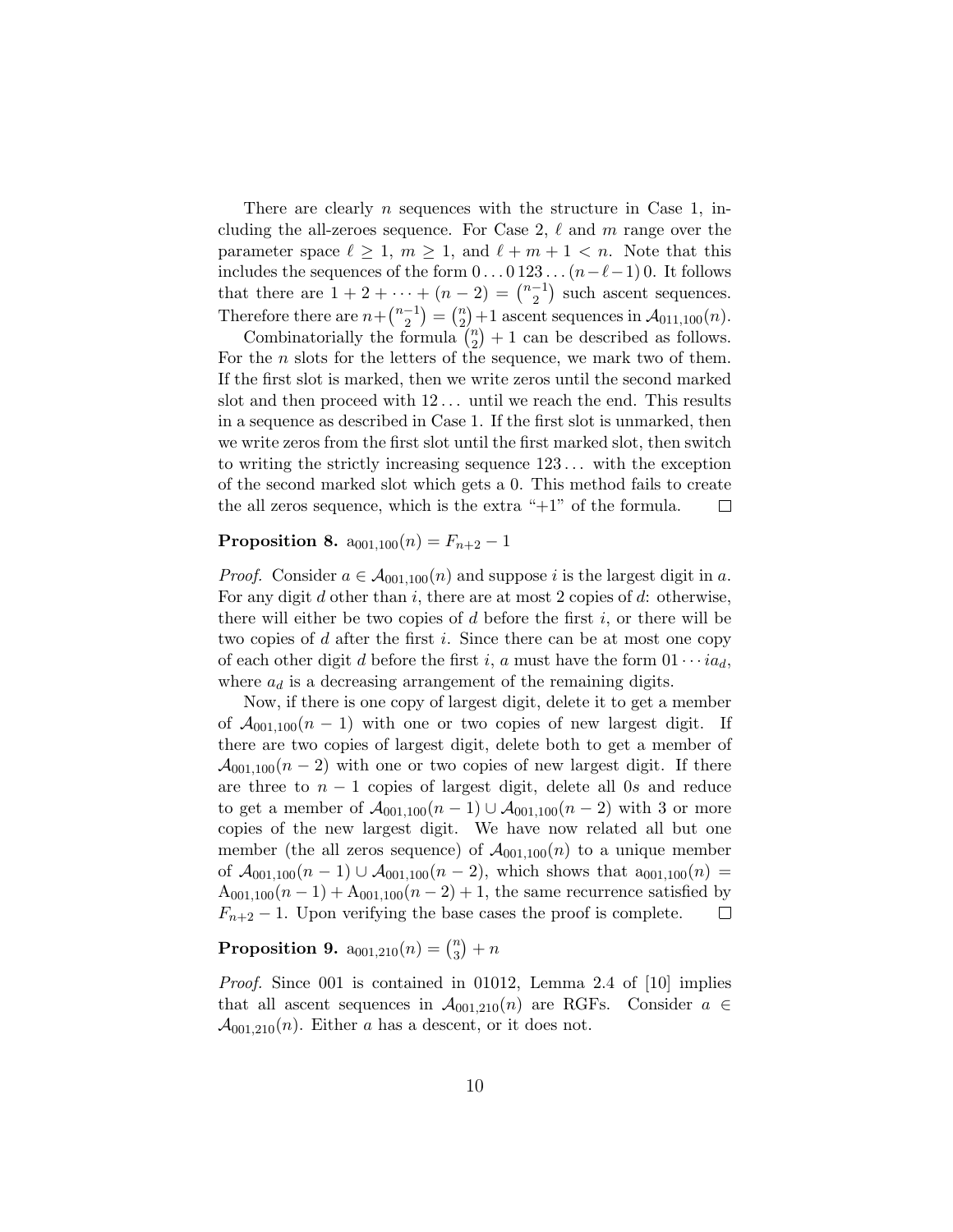If a does not have a descent, a automatically avoids 210, so we need only consider what an increasing ascent sequence that avoids 001 looks like. In this case, as soon as  $a$  has a repeated digit  $d$ , all remaining digits must be equal to d. Further, a must have the form  $0123 \cdots dd \cdots d$  since a is an RGF. There are n such sequences.

Now, suppose that a does have a descent. Let  $d_1 d_2$  be the first descent in a. Consider digit  $a_i$  appearing after  $d_2$ . Then  $a_i \geq d_2$ , otherwise  $d_1 d_2 a_i$  form a 210 pattern. Further,  $a_i \leq d_2$ , for a slightly more subtle reason: Because  $a$  is an RGF, a copy of digit  $d_2$  also appears before  $d_1$ . If  $a_i > d_2$ , then  $d_2d_2a_i$  form a 001 pattern. Therefore,  $a_i = d_2$ . Therefore if a has a descent  $d_1 d_2$ , then a has the form

$$
012\cdots(d_1-1)(d_1)^k(d_2)^{(n-k-d_1)}
$$

.

Thus, a is uniquely defined by choosing k,  $d_1$ , and  $d_2$ . Clearly  $0 \leq$  $d_2 < d_1 < n$ . So, choose  $d_2$ , as one of the  $n-1$  values between 0 and  $n-2$ . Once  $d_2$  is chosen, since  $d_2 < d_1 < n$ , there are  $n - d_2 - 1$ choices for  $d_1$ . Finally,  $n-k-d_1 \geq 1$  and  $k \geq 1$ , so  $n-d_1 \geq k+1 \geq 2$ and  $n - d_1 - 1 \ge k \ge 1$ , which indicates that once  $d_1$  is chosen, there are  $n - d_1 - 1$  choices for k. Equivalently, let  $i = d_2 + 1$ ,  $j = d_1 + 1$ . and  $m = n + 1 - k$ . Now  $\{i, j, m\}$  is a uniquely defined set of 3 distinct elements in  $\{1, 2, \ldots, n\}$ , which ensures there are precisely  $\binom{n}{2}$  $\binom{n}{3}$  members of  $\mathcal{A}_{001,210}(n)$  that have a descent.  $\Box$ 

<span id="page-10-0"></span>**Proposition 10.**  $a_{000,101}(n) = M_n$ , where  $M_n$  denotes the  $n^{th}$  Motzkin number.

*Proof.* Let  $a \in \mathcal{A}_{000,101}(n)$  and consider the final digit  $d = a_n$ . If a has only one copy of d, delete it to obtain a sequence in  $A_{000,101}(n-1)$ . If there are two copies of d, everything between these two copies must be larger than d (lest a have a 101 pattern). After reducing, these digits correspond to an ascent sequence in  $\mathcal{A}_{000,101}(n-2-i)$  for some  $i \geq 0$ , and the subsequence before the first occurrence of d is a member of  $\mathcal{A}_{000,101}(i)$ .

We have just shown that for  $f(n) := a_{000,101}(n)$ 

$$
f(n) = f(n-1) + \sum_{i=0}^{n-2} f(i) \cdot f(n-2-i),
$$

which is the recurrence for the Motzkin numbers. After verifying initial conditions the proof is complete.  $\Box$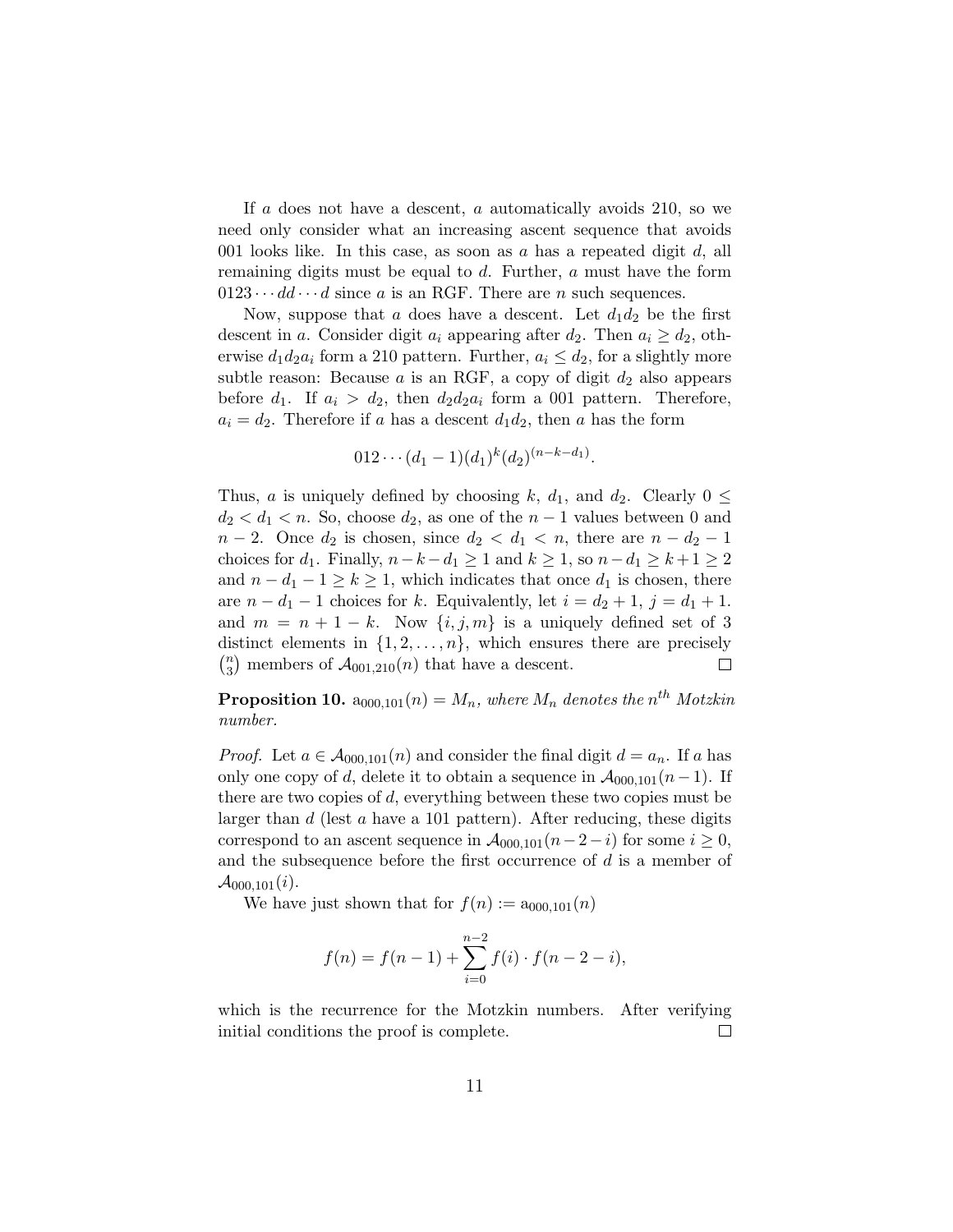## 3 A bijection with Dyck words

Recall that a Dyck word of semilength n is a word in  $\{U, D\}^{2n}$  with  $n$  Us and  $n$  Ds such that the first k letters have at least as many Us as Ds for all  $1 \leq k \leq 2n$ . A Dyck word  $w = w_1w_2\cdots w_{2n}$  is said to contain DDUU if there are (consecutive) letters  $w_i w_{i+1} w_{i+2} w_{i+3} =$  $DDUU$ , otherwise w is said to avoid  $DDUU$ . These have a natural interpretation as lattice paths with steps  $U = (1, 1)$  and  $D = (1, -1)$ and the path starts and ends on, but never dips below, the  $x$ -axis. Thus we have cause to refer to a  $U$  as an "upstep" and a  $D$  as a "downstep."

<span id="page-11-0"></span>**Proposition 11.**  $\sum_{n\geq 1} a_{100,101}(n)x^n = \frac{(1-x)^2 - \sqrt{1-4x+2x^2+x^4}}{2x^2}$ . *Equiv*alently, the set  $\overline{A_{100,101}}(n)$  is in bijection with the set of DDUUavoiding Dyck words of semilength n.

Note that this corresponds to OEIS sequence A025242. This particular sequence, dubbed "generalized Catalan numbers," is explored by Mansour and Shattuck in [\[14\]](#page-27-10). Mansour and Shattuck considered the number of RGFs (stemming from set-partitions), which avoid certain pairs of patterns of length 4. In particular they listed all pairs of patterns of length 4 which result in this enumeration sequence. One such pair is (1211, 1212), which in our convention would be written (0100, 0101). Ignoring the initial 0's shows a clear connection to our pair (100, 101). Indeed, by Lemma [1](#page-2-1) the ascent sequences avoiding 101 must be RGFs. Furthermore, because the ascent sequences are RGFs, one contains 100 if and only if it contains 0100 and likewise one contains 101 if and only if it contains 0101. Therefore the set of ascent sequences avoiding (100, 101) equals the set of ascent sequences avoiding (0100, 0101), which is also the set of RGFs avoiding (0100, 0101).

The work of Mansour and Shattuck yields the generating function given above, and the work of Sapounakis et al. in [\[20\]](#page-28-3) connects that same generating function to the Dyck words of semilength  $n$  with no DDUU factor.

The remainder of this section is given over to a *bijective* proof of the proposition.

Let  $\mathcal{D}(n)$  be the set of Dyck words of semilength n with no DDUU factor. We will construct a bijection from  $\mathcal{D}(n)$  to  $\mathcal{A}_{100,101}(n)$  via the heights of the upsteps in conjunction with a "lifting" procedure designed to eliminate copies of 100 patterns.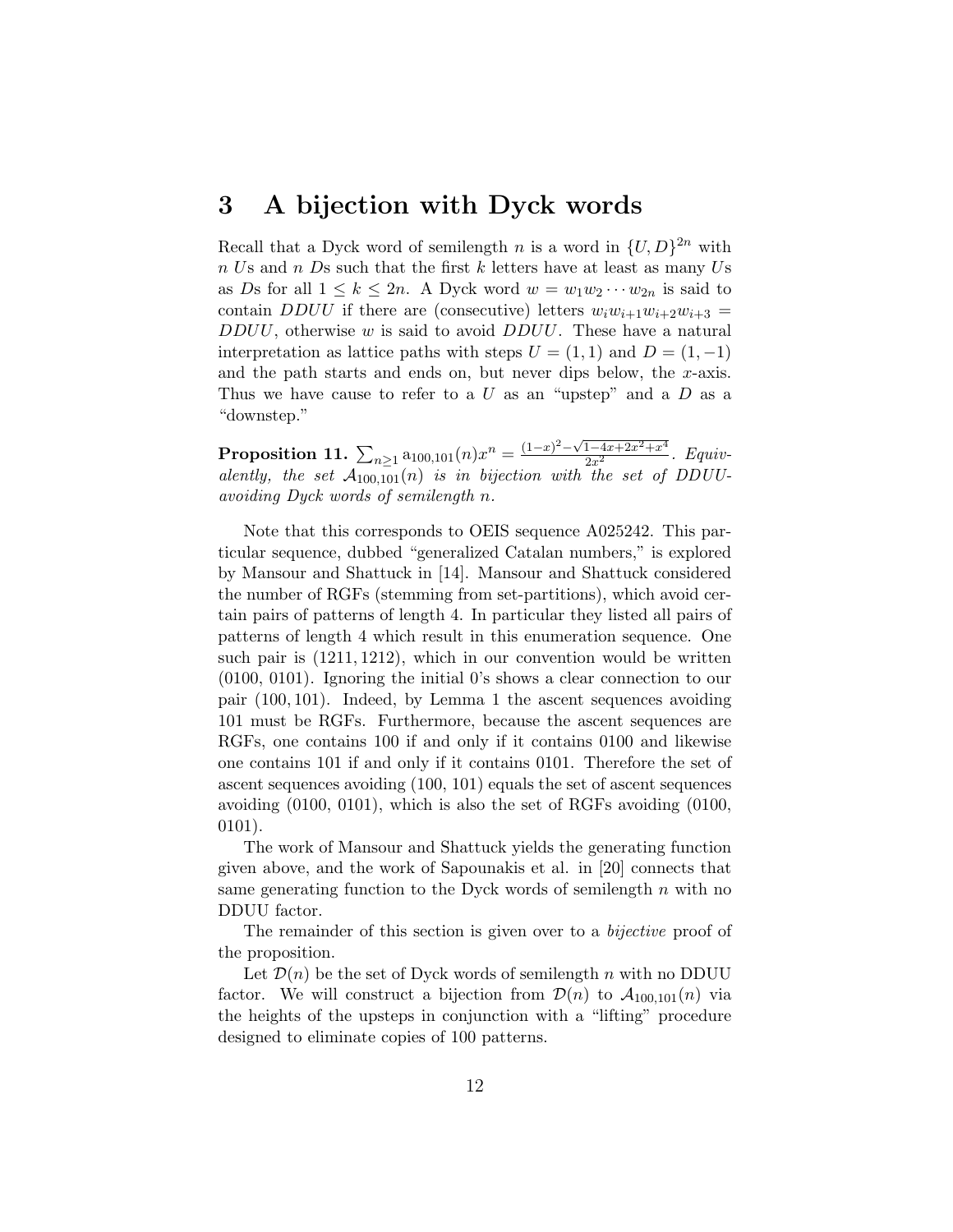In a Dyck word  $d_1 \cdots d_{2n}$ , the *height* of an upstep at  $d_i$  is the number of Us minus the number of Ds in  $d_1 \cdots d_{i-1}$ . In the lattice path interpretation, this is the starting height of the upstep. In the example below, each U is marked with its height.

U U U D D U D U U D D D U D  $0 \quad 1 \quad 2 \quad 1 \quad 1 \quad 2 \quad 0$ 

Let  $w(d) = w_1 \cdots w_n$  where  $w_i$  is the height of the  $i^{th}$  upstep in Dyck word d. This U-height word  $w(d)$  has several important properties for our purposes:

- (1)  $w_i < w_{i+1}$  implies  $w_{i+1} = w_i + 1$ , and therefore w is an RGF starting from 0.
- (2) Any Dyck path  $d$  is uniquely determined by its U-height word, (i.e.,  $w(d) = w(d')$  implies  $d = d'$ ).
- (3) If d has no DDUU factor, then  $w_i < w_{i+1}$  implies  $w_{i-1} = w_i$  or  $w_{i-1} = w_i - 1$  for  $i \geq 2$ .

Note that properties (1) and (2) hold for all Dyck paths, not just those which avoid DDUU.

Property (1) follows immediately from the observation that an upstep increases the height of the next upstep by at most 1. Also note that  $w_1 = 0$  since any Dyck word begins with an upstep. For any digit  $k > 0$ , its first appearance in w must be immediately preceded by  $k - 1$  (a somewhat stronger condition than the RGF condition).

To prove Property (2), we will reconstruct Dyck word  $d = d_1 \cdots d_{2n}$ so that  $w(d)$  matches a given  $w_1 \cdots w_n$ . As for any Dyck word,  $d_1 = U$ and we proceed to complete d from left to right. If  $w_i \geq w_{i+1}$  then the  $i^{th}$  upstep is followed by  $w_i - w_{i+1} + 1$  downsteps, followed by the  $(i+1)$ <sup>th</sup> upstep. If  $w_i < w_{i+1}$  then by property (1) we see that the *i*<sup>th</sup> and  $(i+1)^{th}$  upsteps are consecutive. Last there are  $w_n+1$  downsteps at the end of d. In this way we have inverted the function  $w(d)$  and so d is uniquely determined.

Property (3) follows from the proof of Property (2) as follows. As noted before,  $w_i < w_{i+1}$  implies that the  $i^{th}$  and  $(i+1)^{th}$  upsteps of the Dyck path d are consecutive. Property (2) implies that if  $w_{i-1} < w_i$ then  $w_{i-1} = w_i - 1$ . If  $w_{i-1} > w_i$  then the proof of Property (2) implies there are  $w_{i-1} - w_i + 1$  consecutive downsteps immediately preceding the  $i^{th}$  upstep. In particular there would be at least 2 downsteps preceding the UU formed by the  $i^{th}$  and  $(i+1)^{th}$  upsteps, which creates a DDUU factor. Property (3) follows.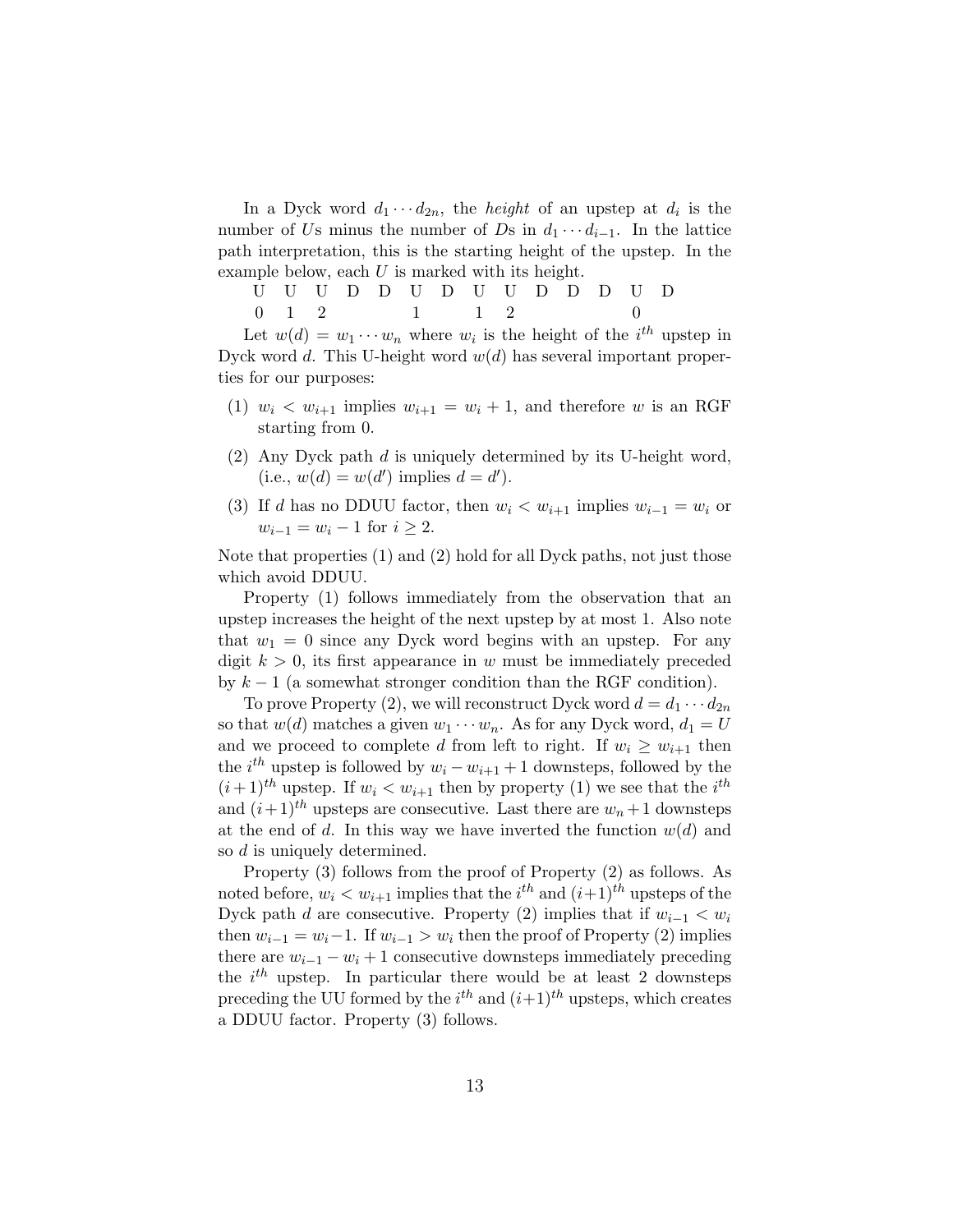We need one additional property to prove the bijection constructed below does what is needed. It states that, in a very specific sense, the first copy of 100 must finish before the first copy of 101 finishes.

(4) Let  $w = w(d)$  for a DDUU-avoiding Dyck path d. Choose index j minimally such that there exist indices i and k such that  $i <$  $j < k$  and  $w_i w_j w_k$  forms a copy of either 100 or 101. Then the minimal such  $k$  will create a 100 pattern.

To illustrate property (4), consider the  $w = 012112$ , which generates the DDUU-avoiding Dyck path  $d = UUUDDDUUUDDD$ . There are three copies of 100 and 101 in  $w$ , occurring at indices  $(i, j, k) \in \{(3, 4, 5), (3, 4, 6), (3, 5, 6)\}.$  Thus the minimal such j is 4, and among those copies with  $j = 4$ , the copy with minimal k is  $(3, 4, 5)$ which is a copy of 100 not 101.

Note that property (4) implies that if w avoids 100 then w must also avoid 101. This motivates the focus on removing 100 patterns in the bijection.

The proof of Property  $(4)$  is as follows. Choose i, j, and k as described. The  $j<sup>th</sup>$  upstep of d is followed either by an upstep or downstep, which we consider in cases below.

Case 1: Assume the  $j<sup>th</sup>$  upstep is followed by a downstep. Then  $w_j \geq w_{j+1}$ . If  $w_j = w_{j+1}$ , then  $w_i w_j w_{j+1}$  is a copy of 100. If  $w_j >$  $w_{i+1}$ , then Property (1) implies the upsteps following the  $(j+1)^{th}$  upstep will reach height  $w_i$  (thus forming a 100 pattern) before reaching the greater height  $w_i$  (which would create a 101) pattern. Therefore in this case the result is proven.

Case 2: Assume the  $j<sup>th</sup>$  upstep is followed by another upstep, which we will show results in a contradiction with how  $j$  is chosen. Then  $w_j + 1 = w_{j+1}$ . The UU formed by these two upsteps is part of a larger block of consecutive upsteps starting at some index c. That is, c is the minimal index such that  $w_c < w_{c+1} < \cdots < w_j < w_{j+1}$ . Note  $c > i$  since  $w_i > w_j$  necessitates some intervening downsteps. By property (3), the DDUU-avoidance implies  $w_{c-1} = w_c$ . Therefore  $w_iw_{c-1}w_c$  is a copy of 100 for  $c-1 < j$ , contradicting the minimality of  $i$ .

This concludes the proof of Property (4).

Now, we define our map  $\phi : \mathcal{D}(n) \to \mathcal{A}_{100,101}(n)$  as follows. It works by removing copies of 100 from left to right by "lifting" subwords of  $w(d)$ . In the process we generate words which we denote  $w^0, w^1, w^2, \ldots$ , the last of which will be our  $\phi(d)$ .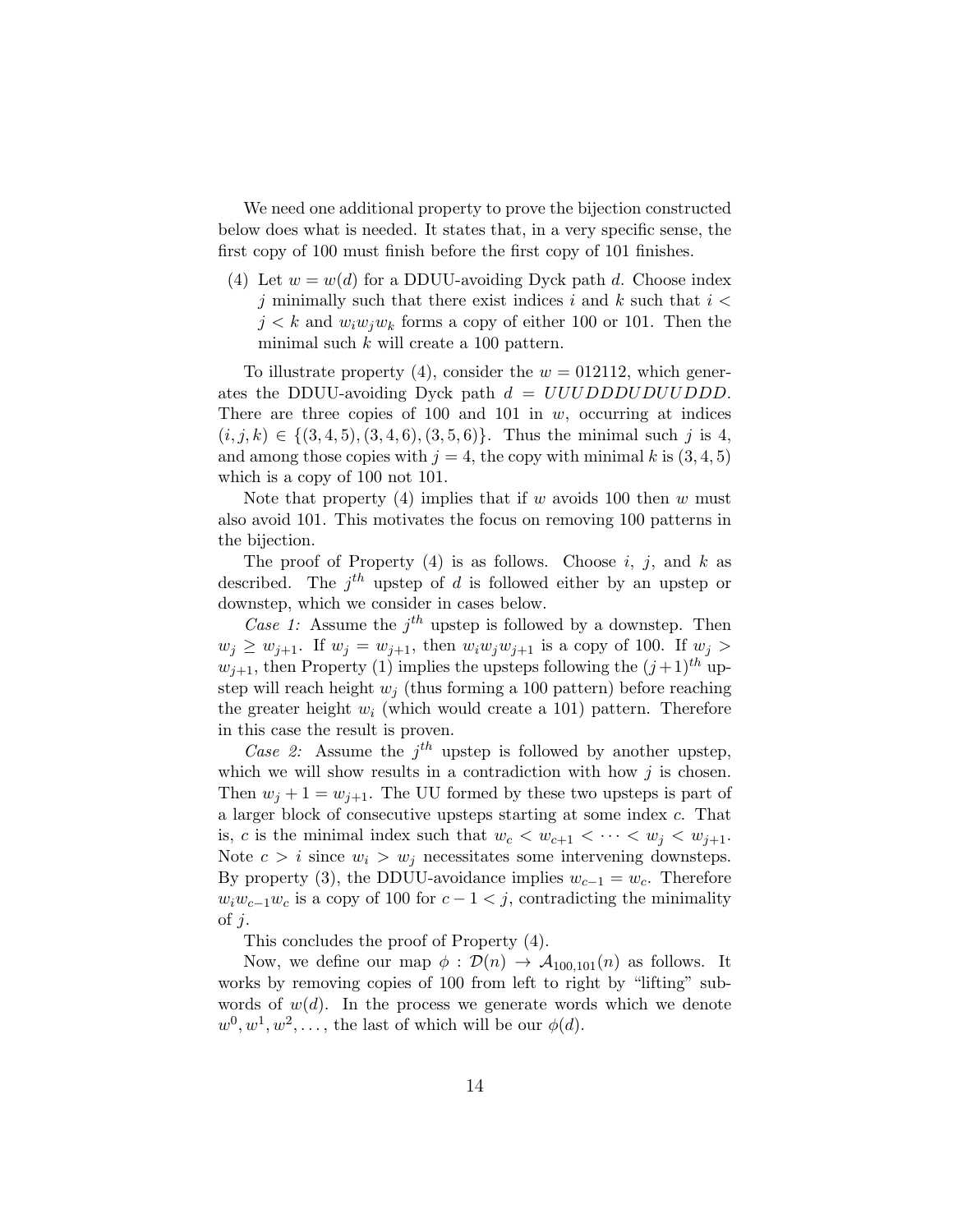- 1. Given  $d \in \mathcal{D}(n)$ , construct  $w(d)$ .
- 2. If  $w(d)$  contains no forbidden 100 or 101 patterns, then  $\phi(d)$  =  $w(d).$
- 3. If  $w(d)$  contains a forbidden pattern, then Property (4) implies there is a 100 pattern and we proceed as follows.
	- (a) Let  $w^0 = w(d)$  and let  $m = 0$ .
	- (b) Let  $i < j < k$  be the indices so that  $w_i w_j w_k$  is a copy of 100 in  $w^m$ , chosen such that j is minimal and k is minimal as in Property (4).
	- (c) Let  $\ell$  be the smallest index such that  $k < \ell$  and  $w^m_k > w^m_{\ell}$ .
	- (d) Let  $w^{m+1}$  be the word formed by adding  $\max(w_1^m \cdots w_{k-1}^m)$ +  $1 - w_k^m$  to each digit of  $w_k^m w_{k+1}^m \cdots w_{\ell-1}^m$ . Also let  $w_i^{m+1} =$  $w_i^m$  for  $i < k$  and  $\ell \leq i \leq n$ .
	- (e) If  $w^{m+1}$  has no forbidden pattern, then  $\phi(d) = w^{m+1}$ . If not, increase  $m$  by 1 and return to step (b).

We will call the action in step (d) a "lift" and the subword  $w_k^m w_{k+1}^m \cdots w_{\ell-1}^m$ a "lifted part." Each lift removes at least one copy of 100, and cannot create any new copies. Since  $w^0$  has finitely many copies of 100 this process must terminate and so  $\phi$  is well-defined.

Consider the following example of  $\phi$  in action. Let

$$
d = UUUDDUDUUDDUUUDDDUDUUDD,
$$

and so  $w(d) = 012112112001$ . There is a copy of 100 (several, in fact), and so we must perform the following lifts. At each stage the first copy of 100 is in boldface and the portion to be lifted is underlined.

- $w^0 = 01$ **21**12112001
- $w^1 = 012134334001$
- $w^2 = 0121343560\underline{01}$
- $w^3 = 012134356078$

We next need to show  $\phi(d) \in \mathcal{A}_{100,101}(n)$ . First observe  $w^{m+1}$  and RGF so long as  $w^m$  is an RGF since  $w_k^{m+1} = \max(w_1^{m+1} \cdots w_{k-1}^{m+1})$  $\binom{m+1}{k-1}+1$ . Therefore by Property (1),  $\phi(d)$  will be an RGF and thus an ascent sequence. By construction,  $\phi(d)$  avoids 100 as well, and so can be sure  $\phi(d) \in \mathcal{A}_{100}(n).$ 

It remains to show  $\phi(d)$  avoids 101. Suppose for induction that  $w^m$  satisfies Property (4), that is, if j is chosen minimally such that  $w_i^m w_j^m w_k^m$  is a copy of 100 or 101, then the minimal such k will create a copy of 100. We will prove the same is true for  $w^{m+1}$ , where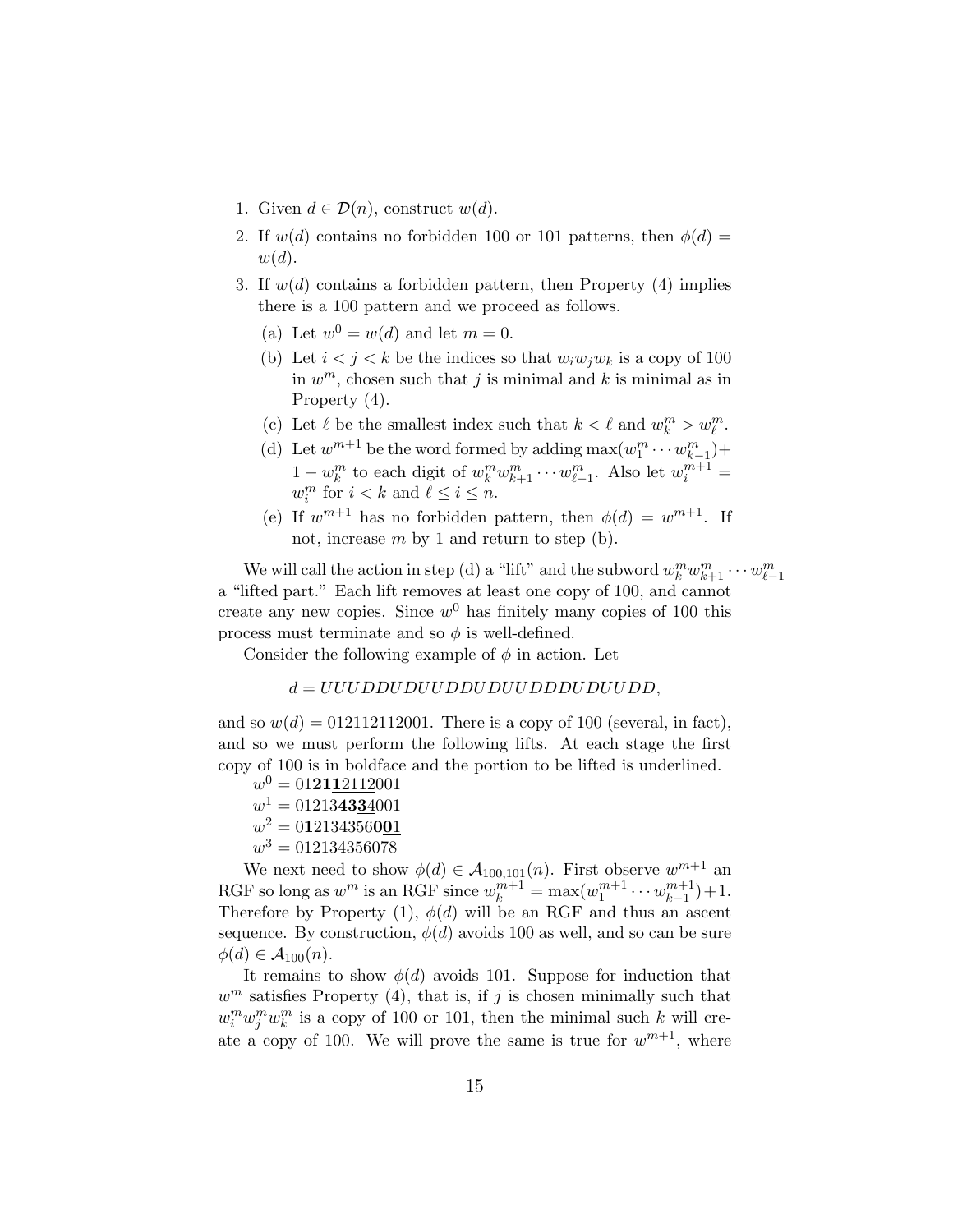$w_k^m \cdots w_{\ell-1}^m$  is the relevant lifted part. Suppose  $w_a^{m+1} w_b^{m+1} w_c^{m+1}$  is a copy of 100 or 101 for minimal b. Notice that the lifted part reduces to a word which itself is a U-height word for a DDUU-avoiding Dyck path of semilength  $\ell - k$ . Therefore the Property (4) applies to this lifted part and so we see that first 101 pattern strictly within that lifted part (if there is any) would be preceded by a 100. Suppose, then that the lifted part avoids 100 (and thus 101) and thus the offending  $w_a^{m+1}w_b^{m+1}w_c^{m+1}$  lies partly in the lifted part and partly outside. Since the lifted part is greater than all digits to its left, and the non-lifted digits remain the same, it follows that  $k \le a \le \ell - 1$ and therefore  $c > \ell$ . Since  $w_{\ell}^{m+1} < w_{c}^{m+1}$ , every intermediate value must appear since  $w_{\ell}^{m+1} w_{\ell}^{m+1}$  $w_{\ell}^{m+1} \cdots w_{c}^{m+1} = w_{\ell} w_{\ell} \cdots w_{c}$  which satisfies Property (1). Therefore there must be a digit with the same value as  $w_h^{m+1}$  $b^{m+1}_{b}$  appearing before  $w_c^{m+1}$ , which would create a 100 before a 101.

Observe that if  $x = \phi(d)$  has letters  $x_i$  and  $x_{i+1}$  so that  $x_i + 1$  $x_{i+1}$ , then a lift must have taken place that affected the  $(i+1)^{th}$  letter but not the  $i^{th}$ . This provides the key to the inverse mapping which acts as follows:

- 1. Given  $x \in A_{100,101}(n)$ , let  $\ell$  be the largest integer such that  $x_{\ell-1} + 1 < x_{\ell}$  if such an integer exists.
- 2. If there is no such  $\ell$ , then  $\phi^{-1}(x) = w^{-1}(x)$ .
- 3. If there is such an  $\ell$ , then we proceed as follows
	- (a) Let  $x^0 = x$  and set  $m = 0$ .
	- (b) Construct  $x^{m+1}$  so that  $x_i^{m+1} =$  $\sqrt{ }$  $\int$  $\overline{\mathcal{L}}$  $x_i^m$   $i < \ell$  $x_i^m$   $i \geq \ell$  and  $x_i^m < (x_\ell^m - x_{\ell-1}^m)$  $x_i^m - \left(x_\ell^m - x_{\ell-1}^m\right)$  otherwise
	- (c) If  $x^{m+1}$  has no integer  $\ell$  such that  $x_{\ell-1}^{m+1} + 1 < x_{\ell}^{m+1}$ , then  $\phi^{-1}(x) = w^{-1}(x^{m+1})$ . If not, increment m and return to step b.

This process terminates because there are a finite number of indices where  $x_{\ell-1}+1 < x_{\ell}$ , we remove such an occurrence with each iteration, and decrementing the tail of the word cannot produce any new indices with large jumps. Furthermore, the end result is guaranteed to result in a word satisfying Property (1), and therefore corresponds to the U-height word for a Dyck path.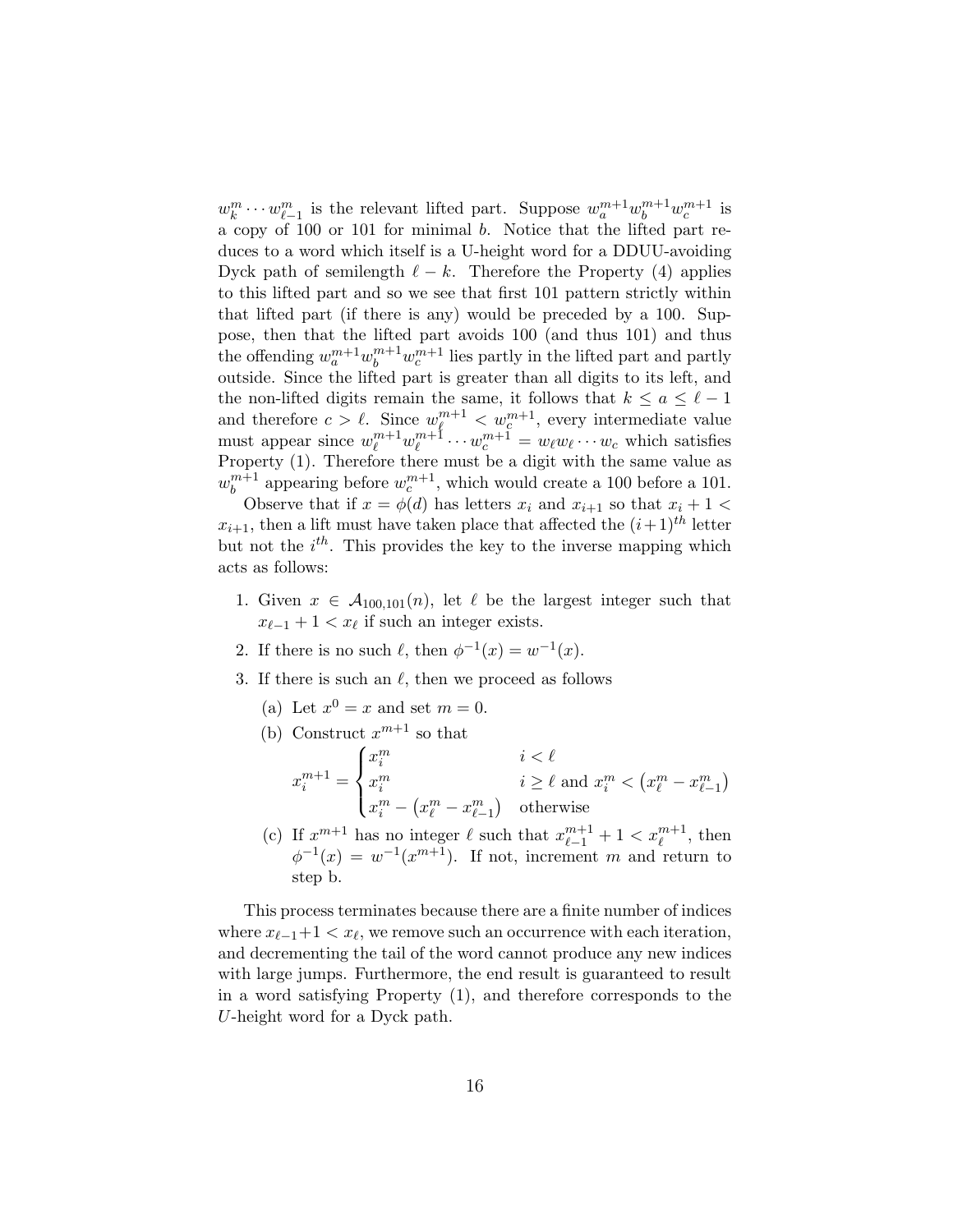For example, consider  $x = 012134356078$ . Then we compute  $\phi^{-1}(x)$  as follows, where at each stage the large jump is marked in bold face and the portion which is lowered is underlined.

- $x^0 = 012134356$ **078**
- $x^1 = 012134356001$
- $x^2 = 0121\underline{34334}001$
- $x^3 = 012112112001$

From  $x^3 = 012112112001$  we can reconstruct the original Dyck path to see  $\phi^{-1}(x) = UUUDDUDUUDDUUDDUDDUDUUDD$ .

Thus we have provided a bijection between DDUU-avoiding Dyck paths of semilength n and ascent sequences avoiding 100 and 101 of length  $n$ .

### 4 Counting by generating trees

Generating trees have proven an extremely useful tool in pattern avoidance for permutations. See [\[22\]](#page-28-4) for a more detailed description and history. In Propositions [12,](#page-17-0) [13,](#page-20-0) and [14](#page-21-0) we employ generating trees to put pattern-avoiding ascent sequences in bijection with pattern-avoiding permutations. In Proposition [15](#page-23-0) the generating tree connects the sequence to the Fibonacci numbers.

In Propositions [12,](#page-17-0) [13,](#page-20-0) and [14](#page-21-0) computation indicated that the sequences obtained for pattern-avoiding ascent sequences matched three different sequences that appear in the context of pattern-avoiding permutations, and that could be counted using the FINLABEL algorithm developed by Vatter. That program derives a finitely labeled generating tree to describe permutations avoiding any set of permutation patterns that contain both the child of an increasing permutation and the child of a decreasing permutation. Thus, it was reasonable to hunt for isomorphic generating trees for our sets of pattern-avoiding ascent sequences.

In short, a generating tree is a rooted labeled tree, such that the label of each vertex uniquely determines the labels of its children via succession rules. These rules, combined with a label for the root, then uniquely determine the tree and its labels. If a generating tree for a family of objects  $\mathcal{A}(n)$  is isomorphic to that of another family  $\mathcal{B}(n)$ , then we know  $|\mathcal{A}(n)| = |\mathcal{B}(n)|$  for all n (in addition to other structural similarities between the families). Furthermore, if a generating tree uses only finitely many labels, then the Transfer Matrix Method of [\[21,](#page-28-5)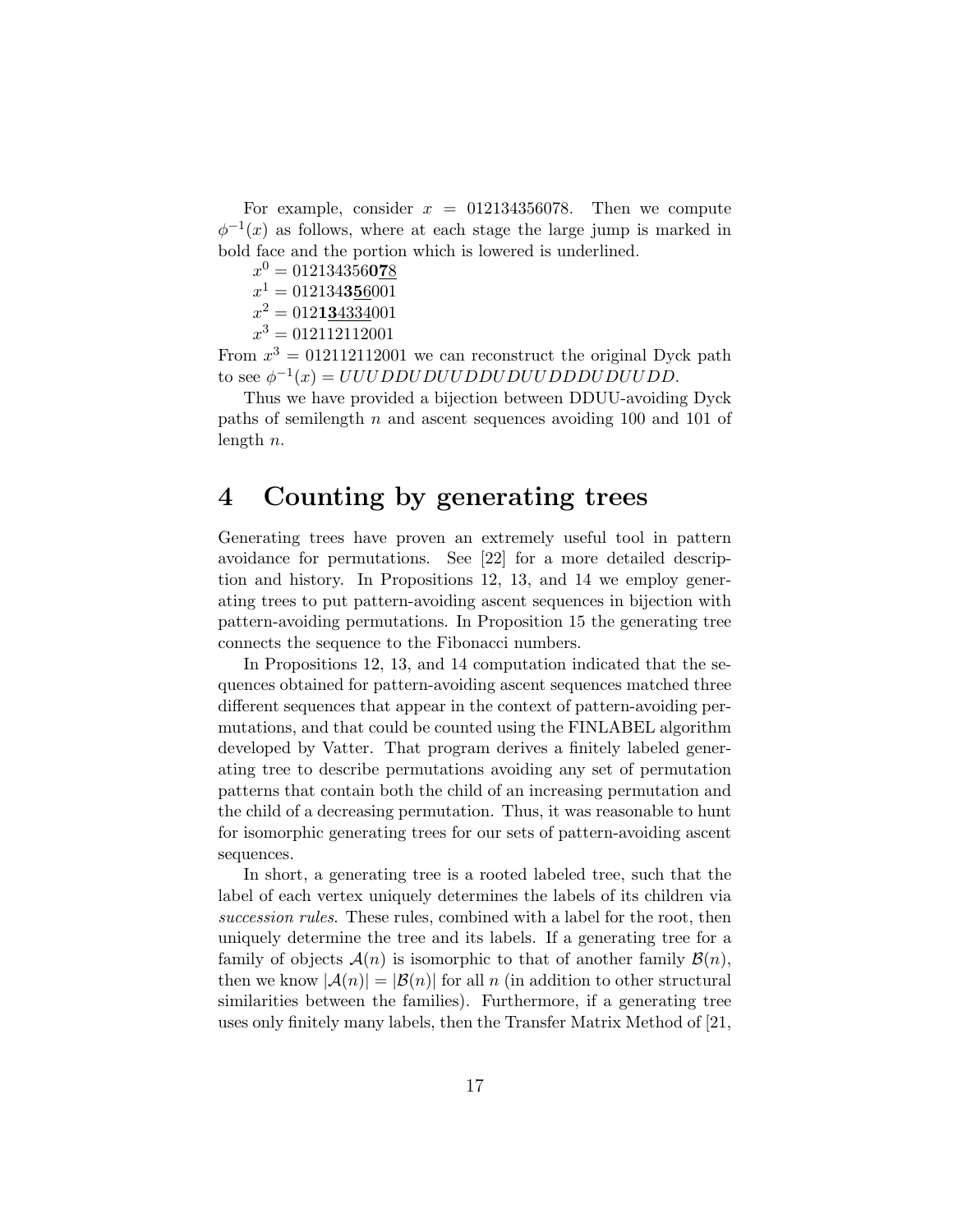Section 4.7] immediately provides a (rational) generating function.

The first few levels of the tree of all ascent sequences is shown in Figure [1.](#page-17-1) The root is 0 and the children of  $x_1 \cdots x_n$  are  $x_1 \cdots x_n x_{n+1}$ for each possible  $x_{n+1}$  which yields an ascent sequence. Thus we see the basic operation to be appending a letter to the end. In each of Propositions [12,](#page-17-0) [13,](#page-20-0) and [14,](#page-21-0) the nodes of the tree will be labeled with ascent sequences, which helps to determine which additional letters may be appended while still avoiding the forbidden patterns.



<span id="page-17-1"></span>Figure 1: Tree of ascent sequences

An important observation in the subsequent proofs is that consecutive copies of the same value beyond the first have no effect on pattern containment for patterns without repeated letters. Formally, if x can be decomposed into  $x = Xaa \cdots aY$ , and p is a pattern without consecutive repeated letters, then x contains  $p$  if and only if  $XaY$ contains p. It follows then that the same letters may be appended to  $Xaa \cdots aY$  and  $XaY$ , and so these two ascent sequences have sets of children with the same multiset of labels. We summarize these observations in a lemma:

<span id="page-17-2"></span>**Lemma 2.** For ascent sequences  $x = Xaa \cdots aY$  and  $x' = XaY$ avoiding a pattern p without consecutive repeated letters, the ascent sequence xb is a child of x if and only if  $x'b$  is a child of  $x'$  for any  $b \geq 0$ . In terms of generating trees, x and x' may be given the same label since they produce isomorphic sets of children.

<span id="page-17-0"></span>**Proposition 12.**  $a_{021,102}(n) = 3 \cdot 2^{n-1} - \binom{n+1}{2}$  $\binom{+1}{2}$  - 1. Equivalently,  $A_{021,102}(n)$  is in bijection with the set of permutations of length n avoiding 123 and 3241.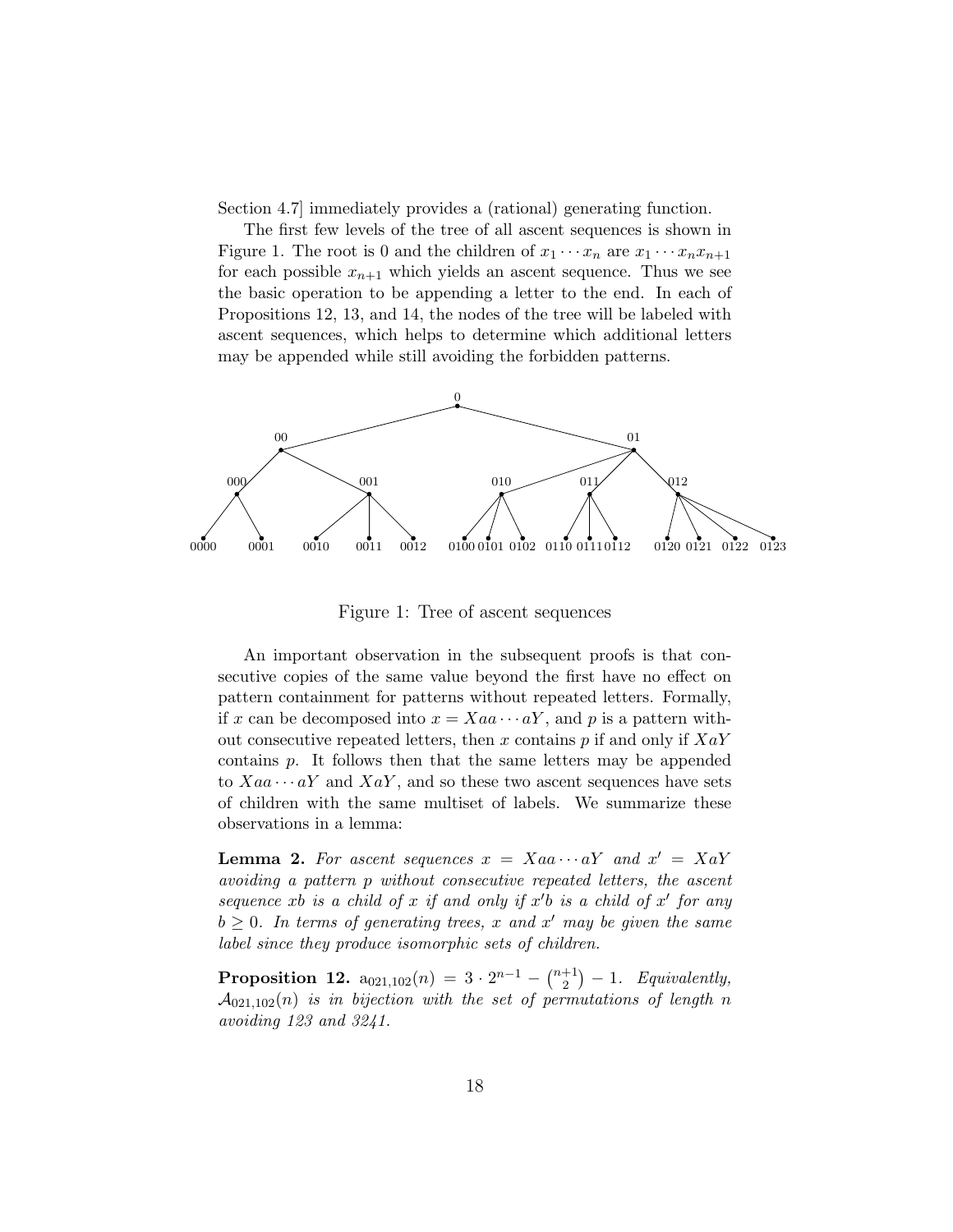Proof. First note that avoiding 102 implies all ascent sequences will be RGFs by  $[10]$ . Therefore any letter appended to x may be at most  $max(x) + 1$ .

Members of  $\mathcal{A}_{021,102}(n)$  can be generated using a generating tree with precisely 5 labels:  $(0), (01), (010), (012),$  and  $(0120)$ . We have the following root label and succession rules.

- Root:  $(0)$
- Rules:

 $-$  (0)  $\rightsquigarrow$  (0)(01)  $-$  (01)  $\rightsquigarrow$  (01)(010)(012)  $-$  (010)  $\rightsquigarrow$  (010)(010)  $-$  (012)  $\rightsquigarrow$  (0120)(012)(012)  $-$  (0120)  $\rightsquigarrow$  (0120)

We now justify each succession rule in turn.

 $(0) \rightsquigarrow (0)(01)$ : We first consider the root 0, which we label as (0). This root has two children, 00 and 01. By Lemma [2,](#page-17-2) any all-zero ascent sequence will have an isomorphic set of children and so we label any all-zero ascent sequence with (0) (and only the all-zero sequences get this label). Label the other child of an all-zero sequence (01).

 $(01) \rightarrow (01)(010)(012)$ : The first appearance of the  $(01)$  label is the ascent sequence 01, which has children 010, 011, and 012. Again by Lemma [2](#page-17-2) we may label 011 with (01) because of the repeated 1. Note that any ascent sequence with form  $0 \cdots 01 \cdots 1$  has label (01) and no others. Label 010 with (010) and 012 with (012), and the rule follows.

 $(010) \rightsquigarrow (010)(010)$ : Without considering pattern avoidance, the ascent sequence 010 has children 0100, 0101, and 0102. However, 0102 contains the forbidden pattern 102, so this branch is pruned. More broadly, if an ascent sequence contains a 010 pattern, no digits larger than 1 may be appended in order to avoid 102. On the other hand, as many copies of 0 or 1 as we like may appear in the rest of the ascent sequence, so each ascent sequence starting with 010 has precisely two children: one where 0 is appended and one where 1 is appended since neither will produce a 021 nor 102. Each of these children is given the label (010). In this way, the label (010) is applied only to ascent sequences containing a 010 and consisting of only 0s and 1s.

 $(012) \rightarrow (0120)(012)(012)$ : The first instance of the  $(012)$  is the ascent sequence 012, which has children 0120, 0121, 0122, and 0123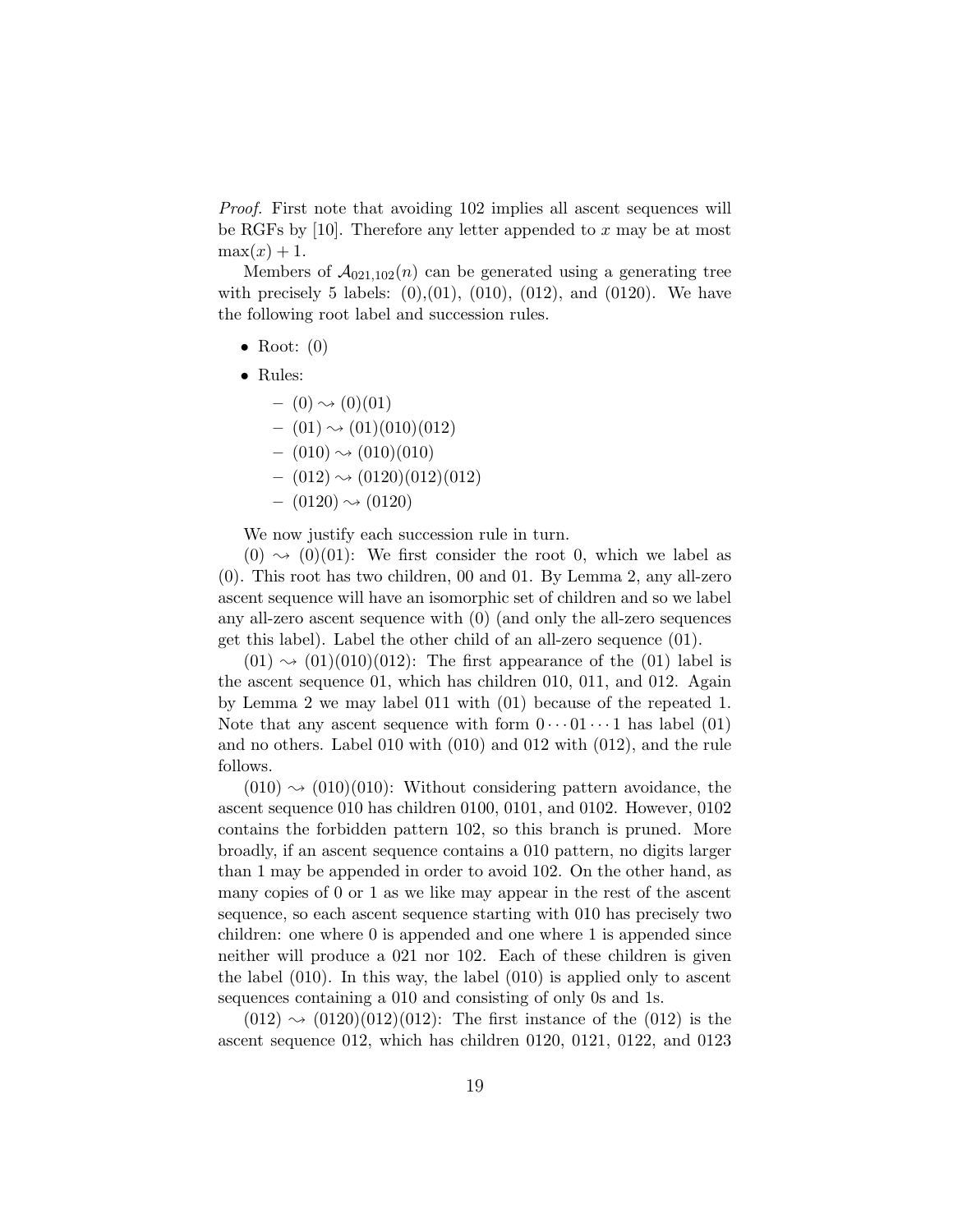when ignoring pattern avoidance. However, 0121 contains the forbidden pattern 021, so this branch is pruned. Label 0120 with (0120) and 0122 may be labeled with (012) by Lemma [2.](#page-17-2) The sequence 0123 may also be labeled (012) since it has an isomorphic set of children as 012: the only letters which may be added are 0, a copy of the last letter, or one more than the last letter. It follows that any ascent sequence  $x_1 \cdots x_n$  labeled with (012) will be weakly increasing and its 021avoiding children will be  $x_1 \cdots x_n 0$ ,  $x_1 \cdots x_n x_n$  and  $x_1 \cdots x_n (x_n + 1)$ which get labels (0120), (012) and (012) respectively.

 $(0120) \rightarrow (0120)$ : The children of 0120 are 01200, 01201, 01202, and 01203 when ignoring pattern avoidance. All but 01200 contain some forbidden patterns, however. More broadly, if an ascent sequence in this tree contains a 0120 pattern then that pattern must be a literal 0120 and so only a 0 may be appended. Since this child also contains a 0120 we give it the label (0120) as well.

Finally, we use the transfer matrix method to obtain a closed form for the generating function  $f_{021,102}(z) = \sum_{n\geq 0} a_{021,102}(n) z^n$ . We have 5 labels in our generating tree, and we make a  $6 \times 6$  production matrix P. We associate columns 2 through 6 and rows 2 through 6 with the labels (0), (01), (010), (012), and (0120) respectively. For  $2 \le i, j \le 6$ , let  $P_{i,j}$  be the number of nodes of label j that are children of a node of label i. Also, we let the first row have a 1 in column 2 to account for the root, (0). The production matrix that results from our generating tree rules is

$$
P = \left[ \begin{array}{rrrrr} 0 & 1 & 0 & 0 & 0 & 0 \\ 0 & 1 & 1 & 0 & 0 & 0 \\ 0 & 0 & 1 & 1 & 1 & 0 \\ 0 & 0 & 0 & 2 & 0 & 0 \\ 0 & 0 & 0 & 0 & 2 & 1 \\ 0 & 0 & 0 & 0 & 0 & 1 \end{array} \right]
$$

.

By construction the j<sup>th</sup> entry in the first row of  $P^n$  is the number of nodes of type  $j$  at the nth level of the generating tree, so  $a_{012,102}(n) = (P^n)_{1,2} + (P^n)_{1,3} + (P^n)_{1,4} + (P^n)_{1,5} + (P^n)_{1,6}$ . It follows that  $f_{021,102}(z) = u(I - zP)^{-1}e$ , where u is the row vector  $u = \begin{bmatrix} 1 & 0 & 0 & 0 & 0 & 0 \end{bmatrix}$  and e is a column vector consisting of six 1s. This calculation yields the closed form  $f_{021,102}(z) = \frac{z^4 - 3z^3 + 6z^2 - 4z + 1}{(z-1)^3(2z-1)}$ , from which we deduce the desired enumeration for  $n \geq 1$  by the standard methods.

Using the Maple package FINLABEL in [\[22\]](#page-28-4) we see that permutations avoiding {123, 3241} admit an 8-label generating tree, which has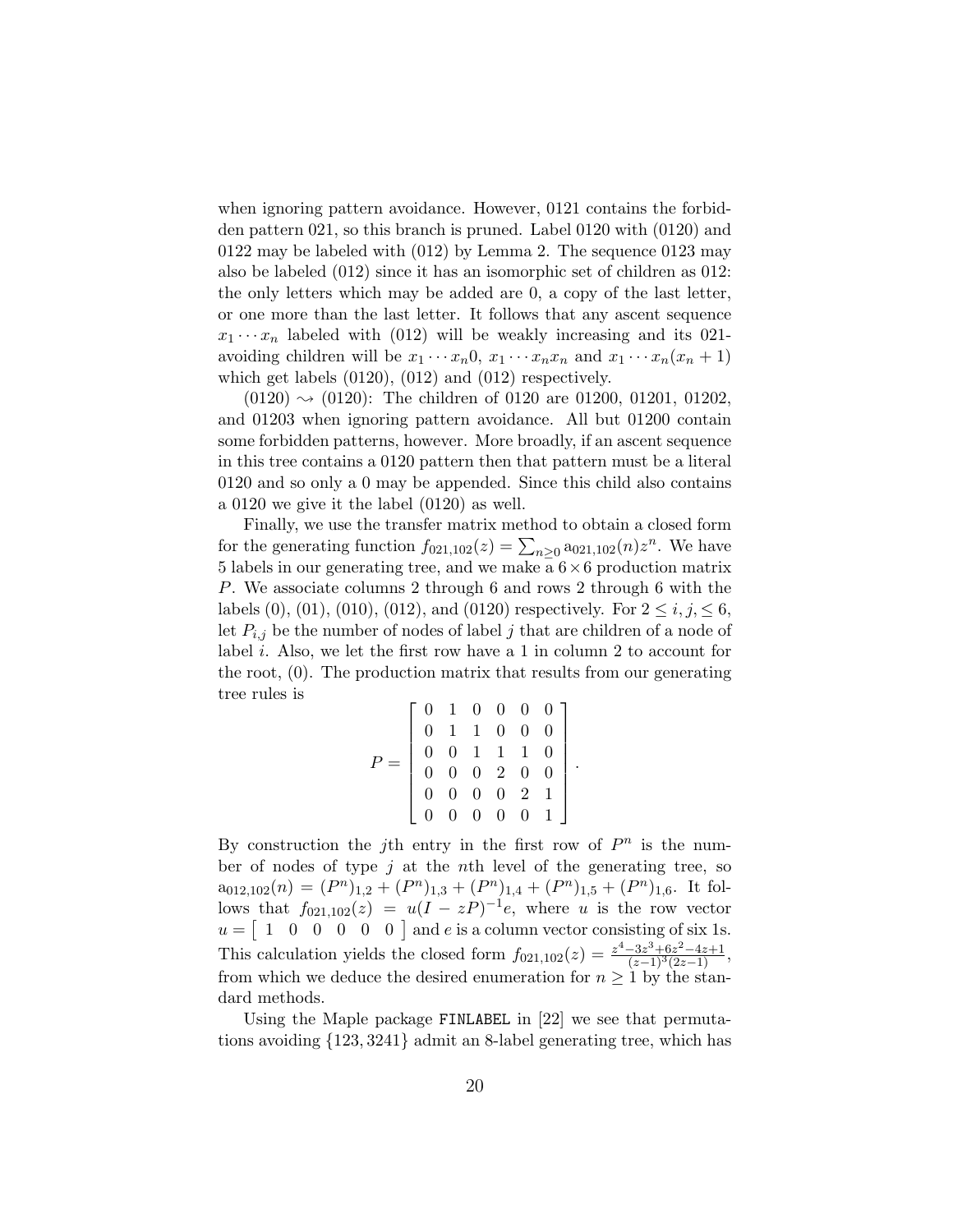the same enumeration. Although we have showed the cardinality of the ascent sequence set and the permutation set are the same, it remains an open problem to find a direct combinatorial bijection between them since the generating trees have differing numbers of labels.  $\Box$ 

In the next two propositions we will employ similar methods and omit some of the details. Unlike the generating tree of Proposition [12,](#page-17-0) the generating trees in Propositions [13](#page-20-0) and [14](#page-21-0) are isomorphic to the corresponding trees for pattern-avoiding permutations and so the proofs may be translated into bijections between the two sets.

<span id="page-20-0"></span>**Proposition 13.**  $a_{102,120}(n) = (n-1) 2^{n-2}+1$ . Equivalently,  $A_{102,120}(n)$ is in bijection with the set of permutations of length n avoiding 132 and 4312.

By Lemma [1,](#page-2-1) since 102 is a subpattern of 01012,  $A_{102,120}(n)$  is in bijection with set partitions avoiding the patterns 1213 and 1231. In Example 4.16 of [\[11\]](#page-27-11), Jelinek, Mansour, and Shattuck provide an algebraic proof of Proposition [13](#page-20-0) in this context of set partitions. While the result is known, this is the first proof that can be considered combinatorial.

Proof. As noted in the preceding paragraph, avoiding 102 implies all ascent sequences are RGFs by Lemma [1.](#page-2-1) Therefore any letter appended to x may be at most  $\max(x) + 1$ .

Members of  $A_{102,120}(n)$  can be generated using a generating tree with precisely 3 labels:  $(0),(01)$ , and  $(010)$ . We have the following root label and succession rules.

- Root:  $(0)$
- Rules:
	- $-$  (0)  $\rightsquigarrow$  (0)(01)  $-$  (01)  $\rightsquigarrow$  (01)(01)(010)  $-$  (010)  $\rightsquigarrow$  (010)(010)

In this case we can state simply how labels are applied to ascent sequences. Any all-zero sequence gets the label (0) and any other weakly increasing sequence will have the label (01). All others, which each contain a 010 pattern, get label (010). We now justify each succession rule in turn.

 $(0) \rightarrow (0)(01)$ : This is by the same argument as in the proof of Proposition [12.](#page-17-0)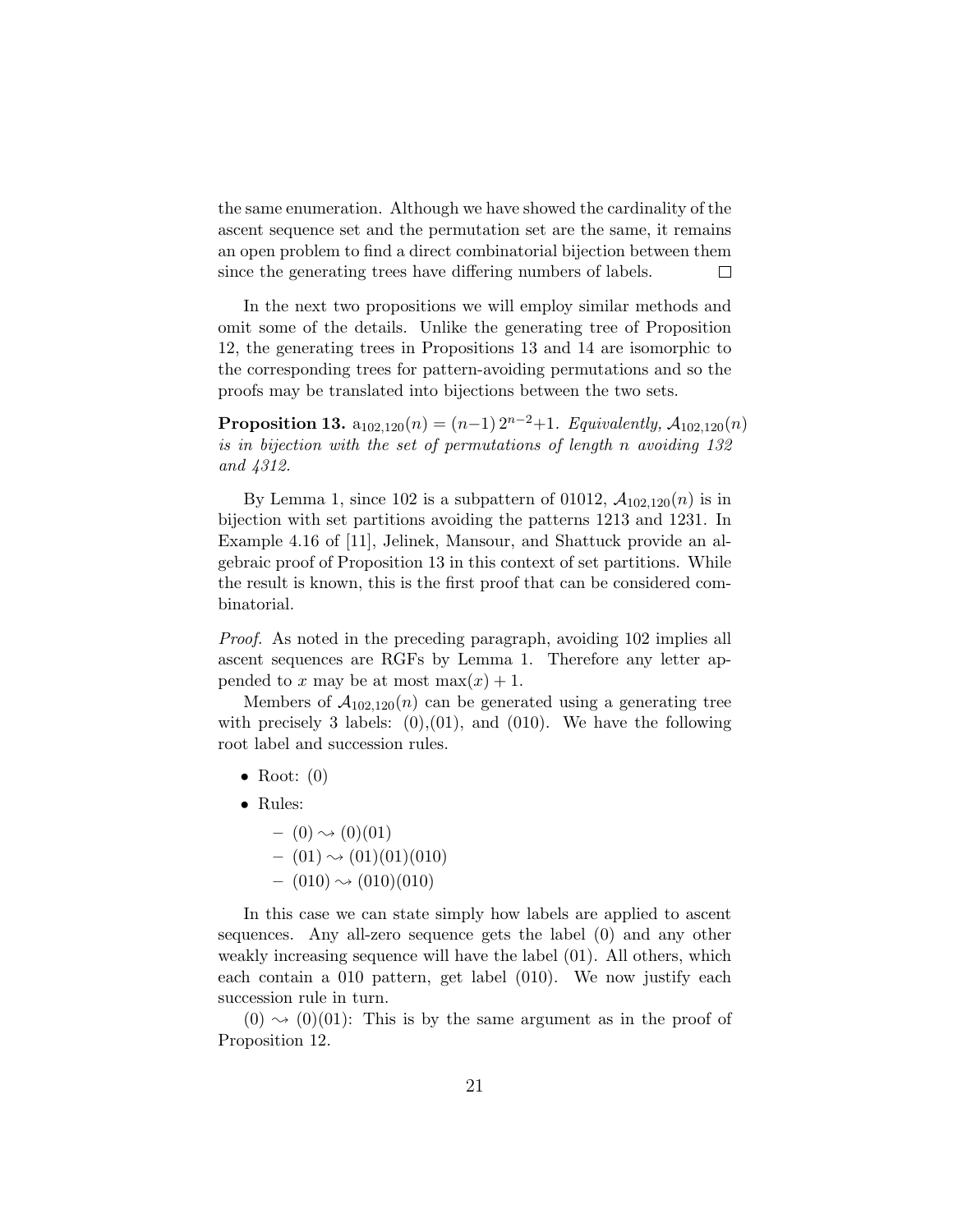$(01) \rightarrow (01)(01)(010)$ : The first appearance of the label  $(01)$  is the ascent sequence 01. Without considering pattern-avoidance, 01 has children 010, 011, and 01[2](#page-17-2). By Lemma 2 we may label 011 as  $(01)$ as well, and we choose to label 010 with (010). Further, because of the ascent 12 in 012, we may have no more copies of 0 in the rest of the ascent sequence (lest we have a copy of 120), and so the minimum for the next appended letter(s) increases to 1. Therefore 012 may be labeled the same as 011, namely (01) without loss of significant information. Following this same logic, any weakly increasing sequence gets labeled with a (01) and is the child of a node with label either (0) or (01).

 $(010) \rightarrow (010)(010)$ : Ignoring pattern avoidance, the children of 010 are 0100, 0101, and 0102. However, 0102 contains the forbidden pattern 102 so that branch is pruned. Lemma [2](#page-17-2) implies 0100 can have the same label as 010. For 0101, the second 1 is also irrelevant to formation of new copies of 102 and 120 since if that second 1 were part of a forbidden pattern then the first 1 would also be part of a forbidden pattern. Therefore 0101 has the same options for children as 010. More broadly, if x has label  $(010)$ , then x contains a 010 pattern at  $x_i x_j x_k$  and so the only children which avoid 102 and 120 are additional copies of the values  $x_i$  or  $x_j$  and so should also be labeled (010) by the same reasoning.

Via the transfer matrix method, these rules give the ordinary generating function  $\frac{x^3-5x^2+4z-1}{(x-1)(2x-1)^2}$ , from which we deduce the desired enumeration for  $n \geq 1$ .

Using the Maple package FINLABEL [\[22\]](#page-28-4) we see that permutations avoiding  $\{132, 4312\}$ , or equivalently, their inverses  $\{132, 3421\}$  admit an isomorphic generating tree, and thus have the same enumeration. Details of the implied bijection are left to the reader.  $\Box$ 

<span id="page-21-0"></span>**Proposition 14.**  $A_{101,120}(n)$  is in bijection with the set of permutations of length n avoiding 231 and 4123.

Proof. First note that avoiding 101 implies all ascent sequences will be RGFs by [\[10\]](#page-27-6). Therefore any letter appended to x may be at most  $max(x) + 1$ .

Members of  $A_{101,120}(n)$  can be generated using a generating tree with precisely 4 labels:  $(0), (01), (010),$  and  $(0102)$ . We have the following root label and succession rules.

• Root:  $(0)$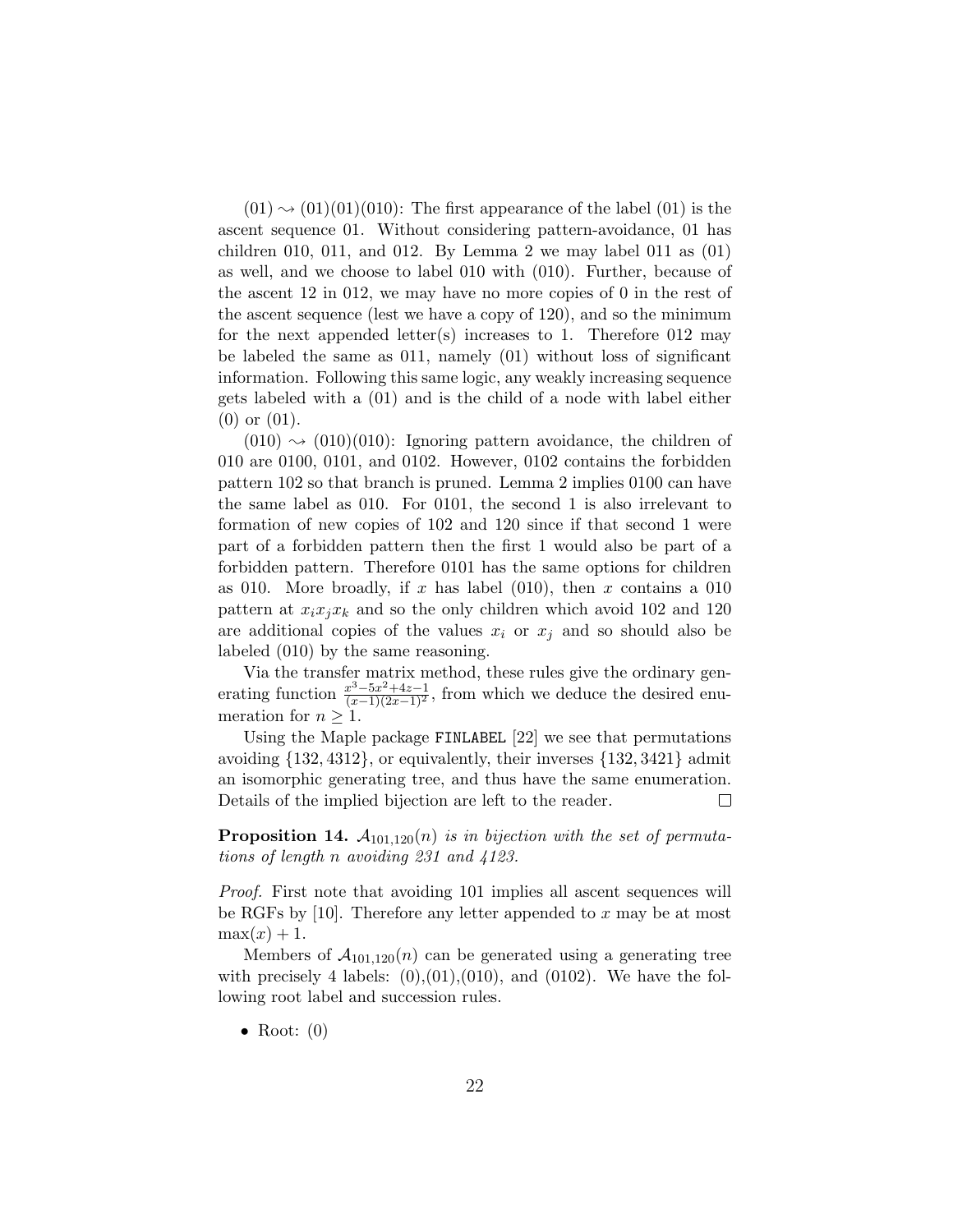• Rules:

$$
- (0) \rightsquigarrow (0)(01) - (01) \rightsquigarrow (01)(01)(010) - (010) \rightsquigarrow (010)(0102)
$$

 $-$  (0102)  $\rightsquigarrow$  (01)(0102)

We now justify each succession rule in turn.

 $(0) \rightsquigarrow (0)(01)$ : This reasoning is the same as in the previous two propositions. The ascent sequences with label (0) are exactly the allzero sequences.

 $(01) \rightarrow (01)(01)(010)$ : The ascent sequence 01 has children 010, 011, and 012. The first of these gets label (010). As we have seen previously, 011 may be labeled as (01) by Lemma [2.](#page-17-2) As in the proof of Proposition [13,](#page-20-0) avoiding 120 means that 012 may be labeled with (01) since the minimum for appended letters is raised. More broadly, if  $x = x_1 \ldots x_n$  has label (01), let m be the first letter of the last ascent in x or 0 if there is no ascent. Then the only children are  $xm, xx_n$ , and  $x(x_n + 1)$ , which get labels (010), (01), and (01) respectively.

 $(010) \rightarrow (010)(0102)$ : The ascent sequence 010 has children 0100, 0101, and 0102, but 0101 has the forbidden pattern 101 and is therefore pruned. Lemma [2](#page-17-2) implies 0100 can be labeled as its parent (010), and 0102 gets the new label (0102). More broadly any ascent sequence x with label  $(010)$  allows for two children: repeating the last letter or appending a letter larger than all letters in  $x$ . These children get labels (010) and (0102) respectively.

 $(0102) \rightarrow (01)(0102)$ : The ascent sequence 0102 has children 01020, 01021, 01022, and 01023, but the first two of these contain forbidden patterns. Lemma [2](#page-17-2) implies 01022 may be labeled as its parent. For 01023, the first three letters become irrelevant because no more copies of 0 or 1 may appear lest we create a 120 pattern. Therefore the minimum for new letters is raised and only the subsequence 23 matters for the sake of pattern avoidance. Thus we label 01023 according to this pattern,  $(01)$ . More broadly any ascent sequence x with label (0102) allows for two children: repeating the last letter or appending  $\max(x) + 1$ . These children get labels (0102) and (01) respectively.

Via the transfer matrix method, these rules give the ordinary generating function  $\frac{(x-1)^3}{3x^3-5x^2+4x-1}$ . Using the Maple package FINLABEL in [\[22\]](#page-28-4) we see that permutations avoiding {231, 4123} admit an isomorphic generating tree, and thus have the same enumeration.  $\Box$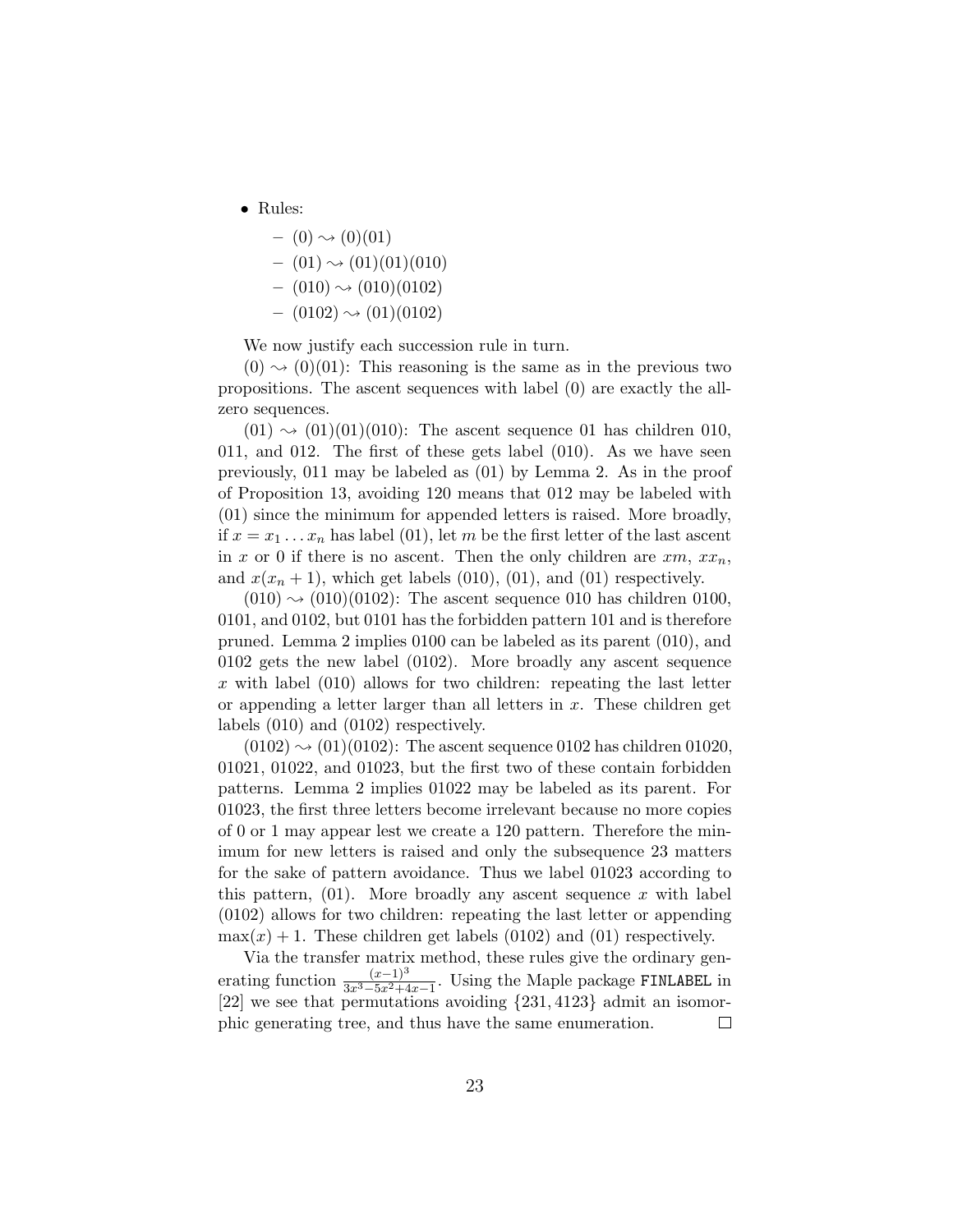We close this section with an additional generating tree argument, although of a very different structure than the preceding propositions.

### <span id="page-23-0"></span>Proposition 15.  $a_{101,110}(n) = F_{2n-1}$

This result first appeared as the  $x = q = 1$  case of Proposition 3.6 in [\[15\]](#page-28-6). There, Mansour and Shattuck track ascent sequences according to two statistics based on indices of left-to-right maxima and the value of the largest letter. Our methods are similar, but are included to point out an interesting combinatorial connection to a refinement of the bisection of the Fibonacci numbers in the OEIS [\[18\]](#page-28-0).

Proof. We will construct a generating tree more typical of those in the literature: each ascent sequences is labeled by its number of children. Thus a node with label  $(k)$  has k children. In the end we will need to use infinitely many labels, but still be able to arrive at a simple formula.

First note that avoiding 101 implies all ascent sequences will be RGFs by Lemma [1.](#page-2-1) Therefore any letter appended to x may be at most max $(x) + 1$ .

We see that the ascent sequence 0 has two children that avoid our given patterns, namely 00 and 01. 00 has 2 children that avoid our given patterns, 000 and 001. 01 has 3 children that avoid our given patterns, 010, 011, and 012.

In general, suppose that  $x = x_1 \cdots x_n$  is in  $\mathcal{A}_{101,110}(n)$  and has k children that avoid our given patterns. There are 3 cases to consider for a child xz by appending digit z to the end of x: (a)  $z > x_n$ , (b)  $z = x_n$ , or (c)  $z < x_n$ .

If  $z > x_n$ , there is precisely one choice for  $z, z = max(x) + 1$ , since x is an RGF. Further, this child  $xz$  has one more child than x does, since any digit that could have been appended to x can still be appended to xz without creating a forbidden pattern, and we could also append  $z + 1$ . Therefore if x has label  $(k)$ , then this particular child has label  $(k+1)$ .

If  $z = x_n$ , then z is determined uniquely. As for the children of  $xz$ , we cannot use any digit less than  $z$  later in the construction of the ascent sequence (lest we form a 110 pattern), so  $xz$  has precisely two children,  $xzz$  and  $xz(\max(x) + 1)$ , and should receive the label (2).

If  $z < x_n$ , then appending a letter to xz less than z creates a 110 pattern, and appending a letter with value between z and  $max(x) + 1$ creates a 101 pattern since x is an RGF. Therefore  $xz$  has precisely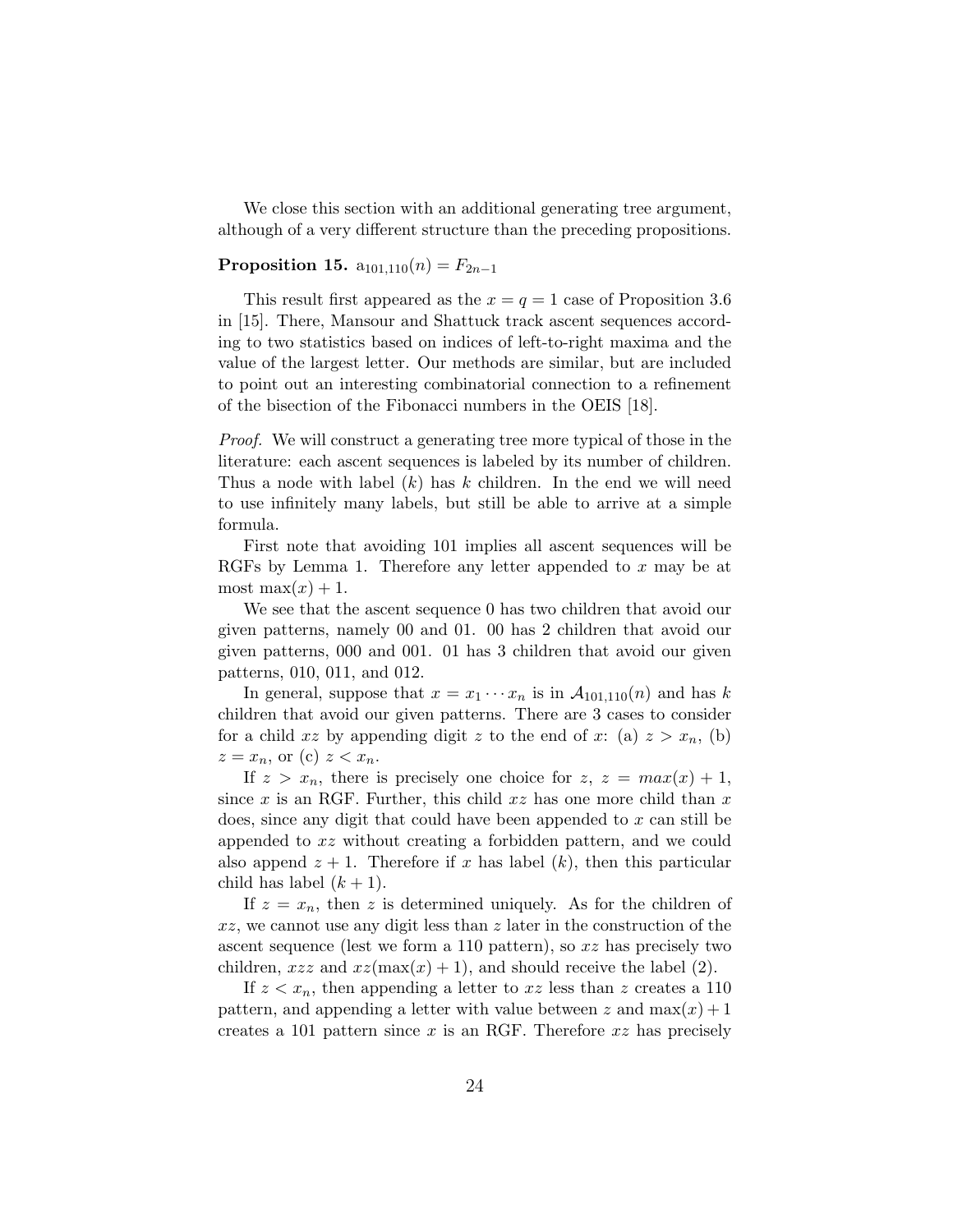|   |                                                                                                                                                   |  |  | $n \setminus k$   2 3 4 5 6    Row sum |
|---|---------------------------------------------------------------------------------------------------------------------------------------------------|--|--|----------------------------------------|
|   |                                                                                                                                                   |  |  |                                        |
|   |                                                                                                                                                   |  |  |                                        |
| 3 |                                                                                                                                                   |  |  | 5                                      |
|   |                                                                                                                                                   |  |  | 13                                     |
| 5 | $\begin{array}{cccccc} \hline 1 & 0 & 0 & 0 & 0 \\ 1 & 1 & 0 & 0 & 0 \\ 3 & 1 & 1 & 0 & 0 \\ 8 & 3 & 1 & 1 & 0 \\ 21 & 8 & 3 & 1 & 1 \end{array}$ |  |  |                                        |

<span id="page-24-0"></span>Table 3: Values of  $b(n, k)$ , the number of nodes of the generating tree for  $\mathcal{A}_{101,110}$  on level *n* with label (*k*).

two children,  $xzz$  and  $xz(\max(x)+1)$ , and so has the label (2). These nodes labeled (2) make up the remaining  $k-2$  children of a node labeled  $(k)$ .

The above arguments yield the following root and succession rules:

- Root:  $(2)$
- Rules:
	- $(2) \rightsquigarrow (2)(3)$  $-$  (3)  $\rightsquigarrow$  (2)(2)(4)  $-$  (4)  $\rightsquigarrow$  (2)(2)(2)(5)  $- (k) \rightsquigarrow (2)^{k-1}(k+1)$

We intend to show that the number of nodes on level  $n$  (i.e.,  $a_{101,110}(n)$  is given by  $F_{2n-1}$ , where  $F_1 = 1$  and  $F_2 = 1$ .

We will show a stronger result. Let  $b(n, k)$  be the number of nodes on level  $n$  with label  $k$ . Then clearly the number of nodes on level  $n$ is given by  $\sum_{k\geq 2} b(n,k)$ . We will show that:

<span id="page-24-1"></span>
$$
b(n,k) = \begin{cases} F_{2n-2k+2} & 2 \le k \le n \\ 1 & k = n+1 \\ 0 & k < 2 \text{ or } k > n+1 \end{cases}
$$
 (1)

Values of  $b(n, k)$  for small n and k appear in Table [3.](#page-24-0)

Our result that  $a_{101,110}(n) = F_{2n-1}$  follows from equation [\(1\)](#page-24-1) and the easily-proven identity

$$
F_{2n-1} = F_{2n-2} + F_{2n-4} + F_{2n-6} + \cdots F_2 + 1.
$$
 (2)

Computation verifies the values for  $b(n, k)$  for small n and k. Level 1 has only the node (2), corresponding to the ascent sequence 0, and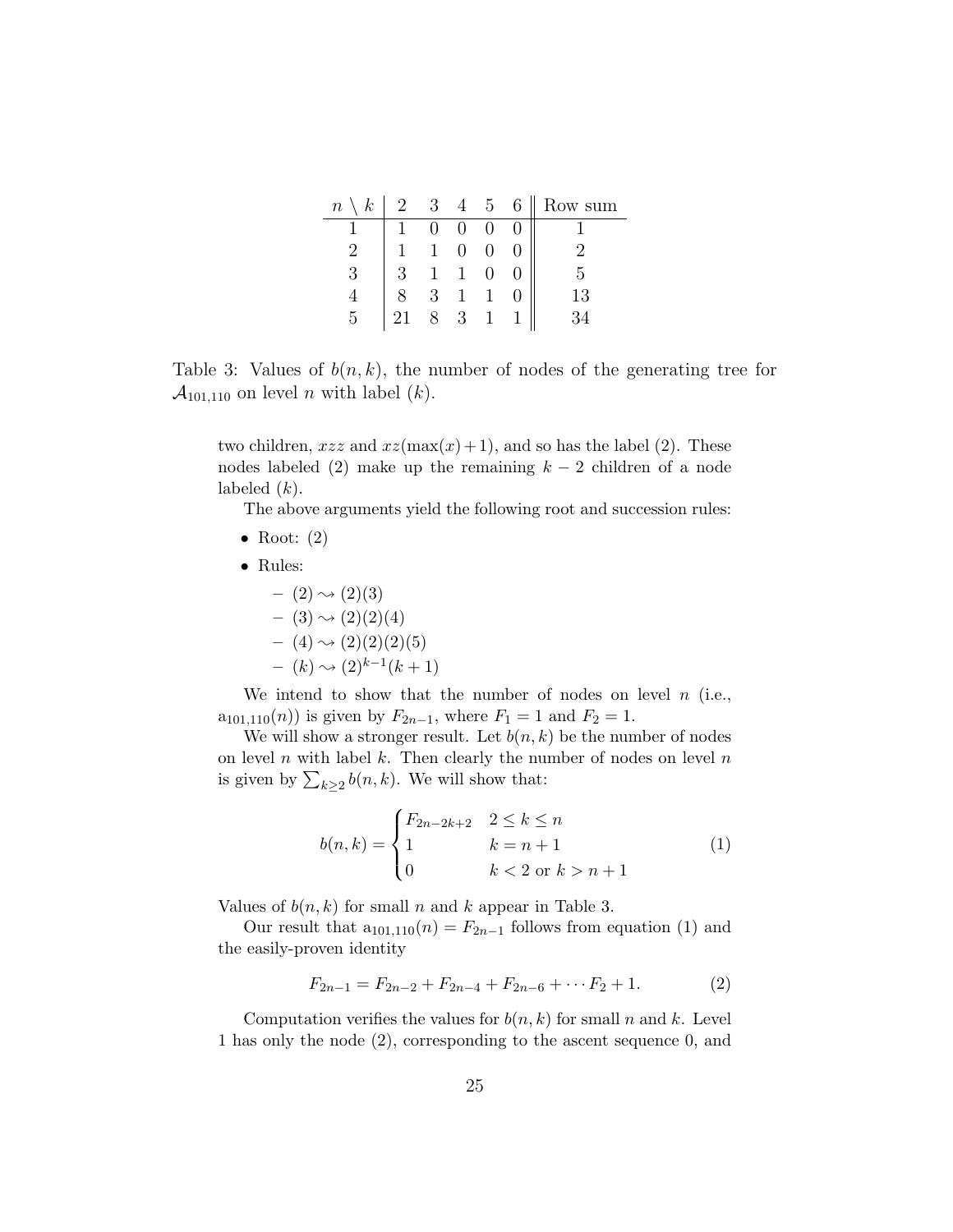so  $b(1, 2) = 1$  and  $b(1, k) = 0$  for any  $k \neq 2$ . Level 2 corresponds to the ascent sequences 00 and 01, whose corresponding nodes are labeled (2) and (3) respectively and thus  $b(2, 2) = F_2 = 1$  and  $b(2, 3) = 1$ .

Observe that the succession rules imply that there is a bijection between nodes on level  $n-1$  with label  $k-1$  and nodes on level n with label k for  $k \geq 3$ . Therefore  $b(n, k) = b(n-1, k-1)$  for  $k \geq 3$ . Iterating this recurrence relation implies  $b(n, k) = b(n - k + 2, 2)$ . Therefore it remains to show  $b(n, 2) = F_{2n-2}$ .

We will proceed by induction: assume that  $b(n, 2) = F_{2n-2}$  and consider  $b(n + 1, 2)$ . Since each node is labeled with its number of children, the sum of the labels on level  $n$  equals the number of nodes on level  $n + 1$ . The succession rules imply each node with label  $(k)$ produces  $k - 1$  nodes labeled (2), and so

$$
b(n+1,2) = \sum_{k=2}^{n+1} (k-1) b(n,k)
$$
  
= 
$$
\sum_{k=2}^{n+1} (k-1) b(n-k+2,2)
$$
 (3)

Apply the induction hypothesis to see

$$
b(n+1,2) = \sum_{k=2}^{n} (k-1) F_{2n-2k+2} + n \cdot 1
$$
  
= 1 \cdot F\_{2n-2} + 2 \cdot F\_{2n-4} + 3 \cdot F\_{2n-6} + \cdots (n-1) \cdot F\_2 + n  
= F\_{2n} (4)

where the last equality can be proven via induction and the identity  $F_{2n+1} = 1 + \sum_{i=1}^{n} F_{2i}$ . Alternately, let  $G(x) = \sum_{n \geq 1} F_{2n} x^n$ . Then the obvious order 2 recurrence for  $F_{2n}$  shows  $G(x) = x/(1-3x+x^2)$ . This generating function also satisfies  $G(x) = x/(1-x)^2 \cdot (1+G(x))$  which implies the identity involving the convolution of the natural numbers with  $F_{2n}$ . Hence we have completed the proof of [\(1\)](#page-24-1). □

It should be noted that the triangle of values  $b(n, k)$  appears in the OEIS [\[18\]](#page-28-0) as A121461, where it is linked to nondecreasing Dyck paths and directed column-convex polyominoes based on work by Barcucci et al [\[1,](#page-26-1) [2\]](#page-27-12).

Those interested in other pairs of patterns  $(\sigma, \tau)$  for which  $a_{\sigma,\tau}(n) =$  $F_{2n-1}$  are directed to Proposition 3.3 of [\[17\]](#page-28-2).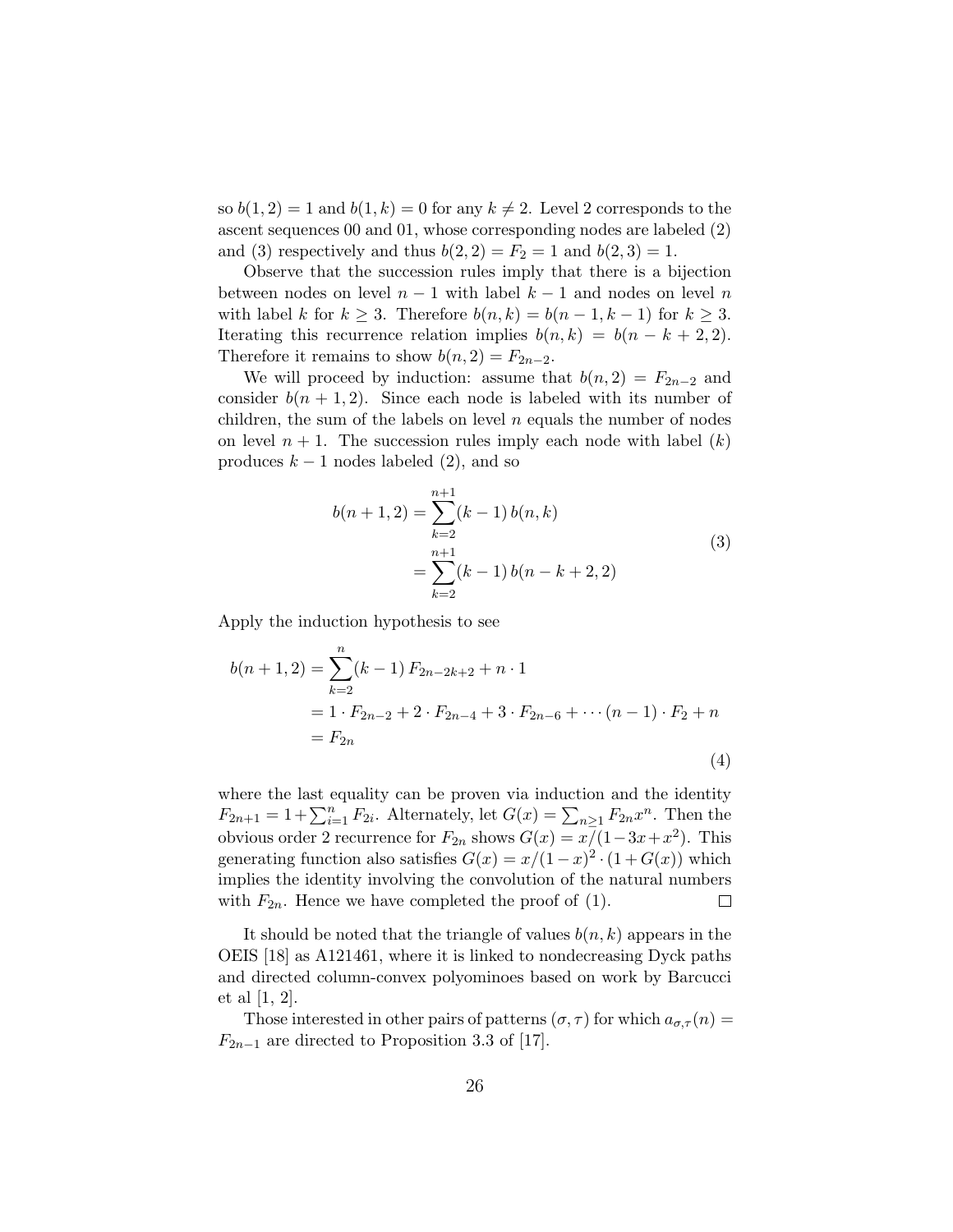Generating trees also provide the crux of a proof for the following proposition.

<span id="page-26-0"></span>Proposition 16.  $a_{201,210}(n) = \sum_{k=0}^{n-1} \binom{n-1}{k}$  $\binom{-1}{k}C_k$ 

We defer the proof itself for a separate paper [\[19\]](#page-28-7), however, as it is signficantly more complicated than the arguments above.

## 5 Conclusions and Future Directions

In this paper we demonstrated multiple instances of pattern-avoiding ascent sequences that yield classical combinatorial avoidance sequences. The ascent sequence interpretation of each sequence is new to the literature. At this point, it should be clear that pattern-avoiding ascent sequences are in bijection with a number of other combinatorial structures (including Dyck paths, permutations, and set partitions), and that their avoidance sequences include a number of well-known classical sequences. We also illustrated several instances of superfluous patterns, although make no claim that we have described all such instances. To thie end we ask two questions:

- (1) What conditions for patterns p and q imply that  $|A_{p,q}(n)| =$  $|\mathcal{A}_p(n)|$ ?
- (2) What conditions for patterns p, q, and r imply that  $|\mathcal{A}_{p,q}(n)| =$  $|\mathcal{A}_r(n)|$ ?

We have shown that generating trees are useful tools for studying several of these pattern-avoiding sets (see Propositions [12,](#page-17-0) [13,](#page-20-0) [14,](#page-21-0) [15\)](#page-23-0). In the case of pattern-avoidance in permutations, several other tools have been developed to automate enumeration of avoidance classes. In a forthcoming paper we adapt one of these other tools, enumeration schemes, to better understand additional sets of pattern-avoiding ascent sequences.

# References

<span id="page-26-1"></span>[1] E. Barcucci, A. Del Lungo, S. Fezzi and R. Pinzani. Nondecreasing Dyck paths and q-Fibonacci numbers. Discrete Math., 170:211– 217, 1997.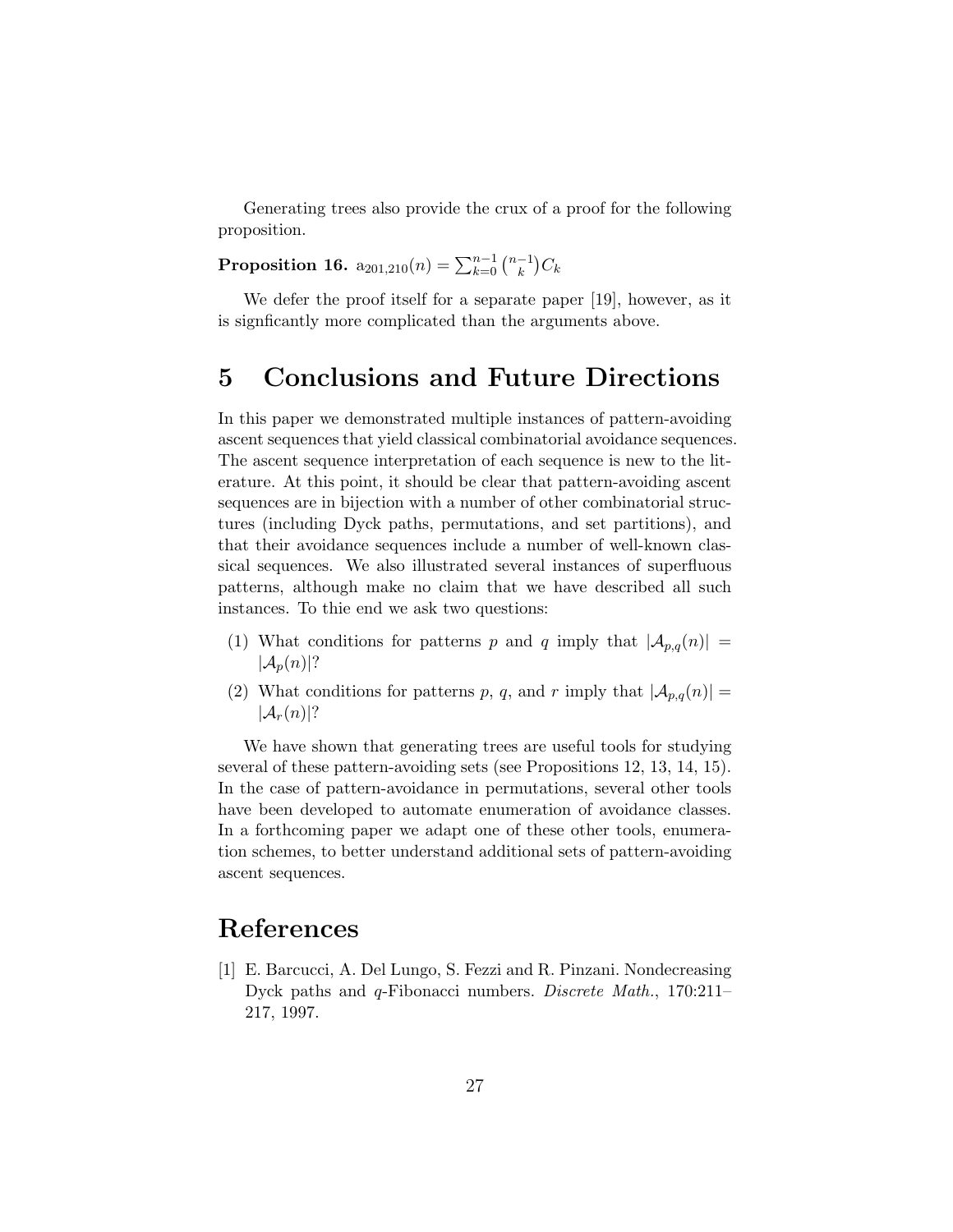- <span id="page-27-12"></span>[2] E. Barcucci, R. Pinzani and R. Sprugnoli. Directed column-convex polyominoes by recurrence relations. In TAPSOFT'93: Theory and Practice of Software Development, volume 668 of Lecture Notes in Comput. Sci., pages 282–298. Springer, 1993.
- <span id="page-27-0"></span>[3] M. Bousquet-Mélou, A. Claesson, M. Dukes and S. Kitaev.  $(2+2)$ free posets, ascent sequences and pattern avoiding permutations. J. Combin. Theory Ser. A 117(7):884–909, 2010.
- <span id="page-27-8"></span>[4] D. Callan. Another bijection for 021-avoiding ascent sequences. ArXiv e-prints [arXiv:1402.5898](http://arxiv.org/abs/1402.5898), 2014.
- <span id="page-27-9"></span>[5] D. Callan, T. Mansour, and M. Shattuck. Restricted ascent sequences and Catalan numbers. Appl. Anal. Discrete Math. 8:288– 303, 2014.
- <span id="page-27-7"></span>[6] W. Chen, A. Dai, T. Dokos, T. Dwyer, and B. Sagan. On 021 avoiding ascent sequences. Electron. J. Combin. 20(1): #P76 (6pp.), 2013.
- <span id="page-27-1"></span>[7] A. Claesson and S. Linusson. n! matchings, n! posets. Proc. Amer. Math. Soc. 139:435–449, 2011.
- <span id="page-27-2"></span>[8] M. Dukes, J. Remmel, S. Kitaev and E. Steingrímsson. Enumerating  $(2 + 2)$ -free posets by indistinguishable elements. J. Comb.  $2(1):139-163, 2011.$
- <span id="page-27-3"></span>[9] M. Dukes and R. Parviainen. Ascent sequences and upper triangular matrices containing non-negative integers. Electron. J. Combin.  $17(1): \#R53$  (16pp), 2010.
- <span id="page-27-6"></span>[10] P. Duncan and E. Steingrímsson. Pattern avoidance in ascent sequences. Electron. J. Combin. 18(1):#P226 (17pp.), 2011.
- <span id="page-27-11"></span>[11] V. Jelinek, T. Mansour, and M. Shattuck. On multiple pattern avoiding set partitions. Adv. in Appl. Math. 50:292–326, 2013.
- <span id="page-27-5"></span>[12] S. Kitaev. Patterns in permutations and words, Monographs in Theoretical Computer Science. Springer-Verlag, 2011.
- <span id="page-27-4"></span>[13] S. Kitaev and J. Remmel. Enumerating  $(2+2)$ -free posets by the number of minimal elements and other statistics. Discrete Appl. Math. 159:2098–2108, 2011.
- <span id="page-27-10"></span>[14] T. Mansour and M. Shattuck. Restricted partitions and generalized Catalan numbers. Pure Math. Appl. (PU.M.A.) 22(2):239– 251, 2011.